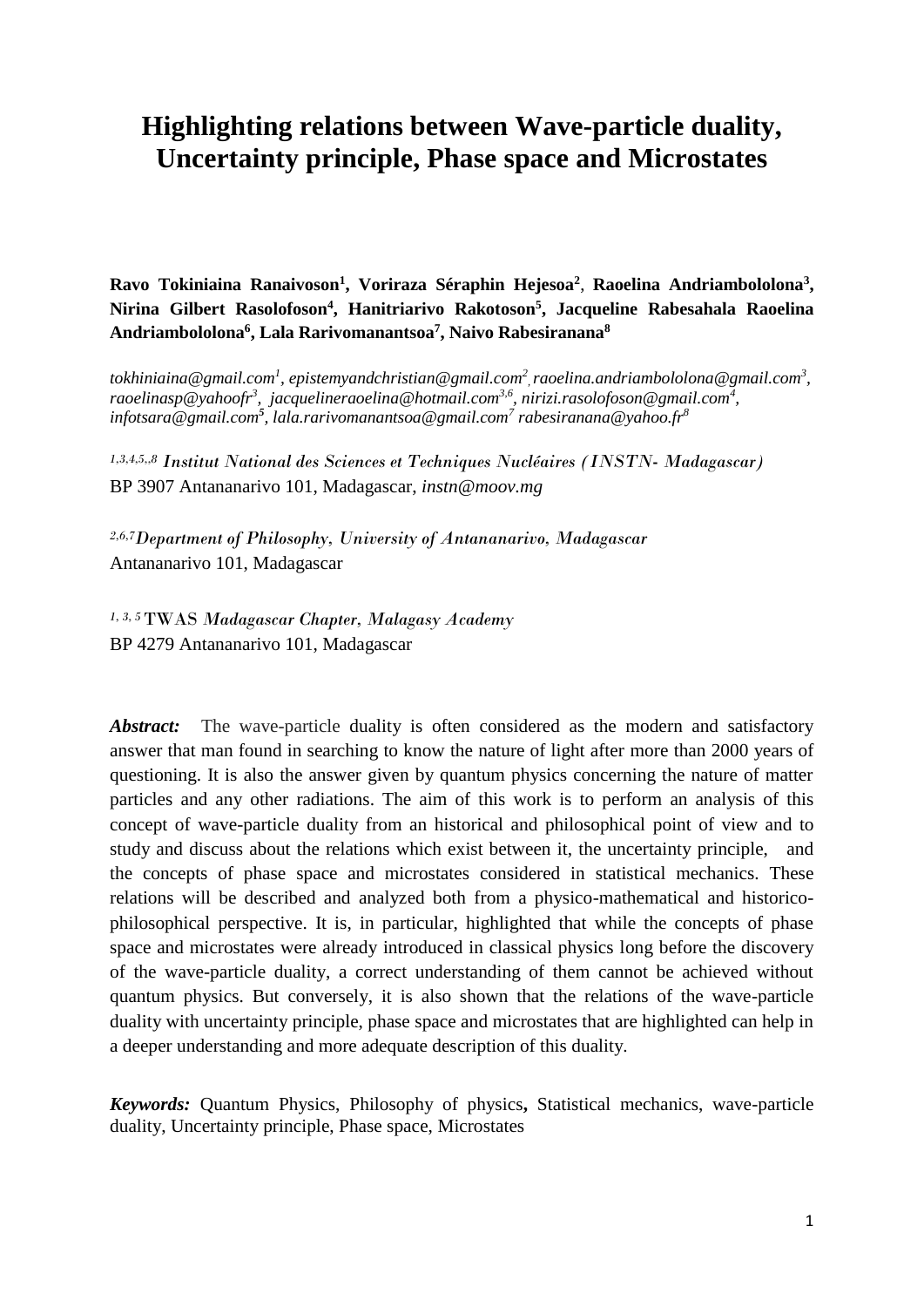# **1-Introduction**

What is light? This question which may look simple has survived for more than 2000 years. The interaction between matter and light and their nature has been a major quest for physicists and philosopher since at least Democritus (460-370 BC). How does light travel? That was the question. Gradually, the theory of light split in two until Planck (1858–1947) and Einstein (1879–1955) works [1-5]. It includes corpuscular theory and wave theory. Einstein can be considered as the first who introduce the concept of wave-particle duality (for light) when he gives its corpuscular explanation of the photoelectric effects [3-5] while the wave theory of light was already rigorously established within the Maxwell's theory of electromagnetic waves and its experimental proofs [6]. However, it is well known that the explanation given by Einstein concerning photoelectric effect is based on the results that Planck obtained previously when he tried to solve the famous blackbody radiation problem [1-5]. The extension of the concept of wave-particle duality from the case of light to matter particles by Louis de Broglie and the deepening and formalization of this idea through the work of Bohr (1885-1962), Heisenberg (1901-1976), Born (1882-1970) , Jordan (1902-1980), Pauli (1900- 1958), Schrodinger (1887-1961), Dirac (1902-1984), Von Neumann (1903-1957) and many others lead physicists to the foundation of quantum mechanics [4-5,7-8].

The development of quantum physics has permitted to increase significantly our knowledge about microscopic constituents of matter and radiations like light. However, the in-depth study of the macroscopic state of matter (like solid, liquid and gas) and the establishment of a link between their properties and the behavior of their microscopic constituents need the use of statistical mechanics. It is also worth pointing out that even the description of the Blackbody radiation, which was one of the origin of quantum physics, needed tools from statistical mechanics. Historically, statistical mechanics existed before the development of quantum physics. Its foundation is mainly attributed to Boltzmann (1844-1906), Maxwell (1831-1879) and Gibbs (1839-1903) [9-11]. Classical statistical mechanics has tried to make a bridge between the mechanical states (called microstates) of the microscopic particles which were supposed to compose a matter sample and the macroscopic thermodynamic state (called macrostate) of this sample. As quantum mechanics didn't exist at the beginning of statistical mechanics, physicists have tried to link microstates with the concept of phase space considered in classical Hamiltonian mechanics which was one of the most advanced reformulations of classical mechanics. However as we will point out through this work, the only rigorous and correct way to define microstates is to identify them with quantum states. It will also be highlighted through this paper that the concepts of microstates and phase space are deeply linked with the wave-particle duality and the uncertainty principle which is also an important concept from quantum physics. The mathematical proof of the existence of fundamental link between wave-particle duality and the uncertainty principle themselves will also be discussed.

The main goal of this paper, as briefly said in the previous sentences, is to discuss about the wave-particle duality concept and uncertainty principle, both from a historico-philosophical and physico-mathematical perspectives, and to highlight and analyse the links between them and the concepts of phase space and microstates in statistical mechanics.

# **2-Wave-particle duality and basic postulates of quantum mechanics**

# **2.1 Historical and philosophical perspectives**

 For Democritus and Aristotle (384-322 BC), light is a jet of particles detaching themselves from the surface of bodies, rushing through the air and allowing us to see these bodies. This theory was also supported by Newton (1642-1727) [12-13]. The simplest optical phenomena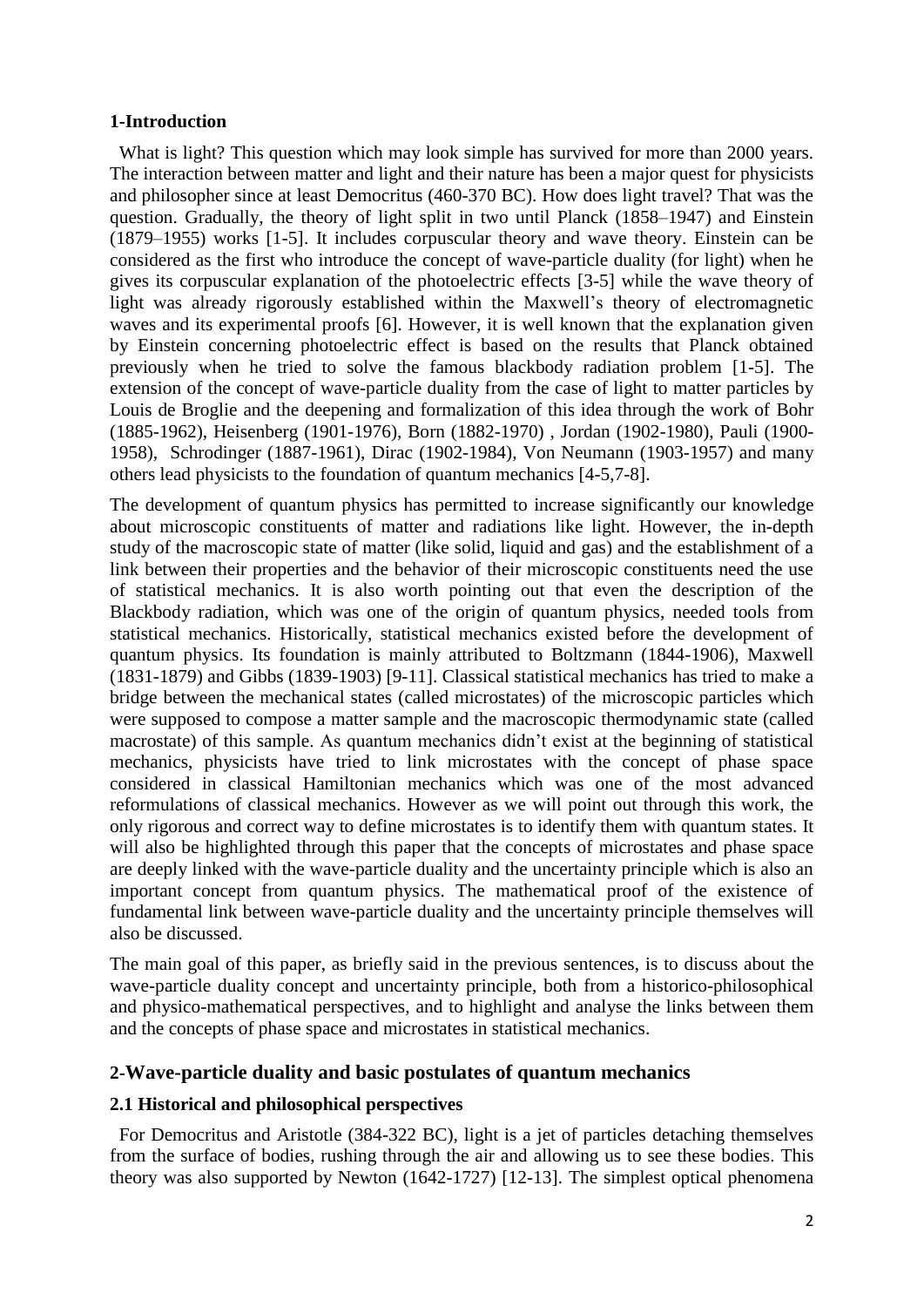that have been known since Antiquity and studied with precision since the 17th century are the result of the rectilinear propagation of light rays, their reflection and their refraction. This idea is based on sensible evidence and ingenious experiments. The rectilinear propagation of light consists in the fact that in the majority of the usual, the light propagates in a straight line because, in fact, "*everything happens as if it were following in space rectilinear trajectories which we call light rays* " [14].

First with Huyghens (1629–1695), physicists discovered the wave nature of light [13, 15]. At first view, this may upset physical thought and this is normal because how can we accept that a theory that has always been well studied and built under experience by great physicists is overturned in a single second? However following the experimental works of Young (1773– 1829), Fresnel (1778–1827) and Joseph von Fraunhofer (1778–1826), the corpuscular theory of light was completely abandoned [13]. These physicists discovered the phenomena of diffraction and interference which lead to the confirmation of the wave theory.

The wave theory gained ground with the electromagnetism theory of Maxwell (1831-1879) which receives experimental support in particular from Hertz (1857-1894). Within this theory, light is identified as particular example of electromagnetic waves which correspond to wavelength ranging from  $400 \, \text{nm}$  to  $800 \, \text{nm}$  approximately. Despite the success of Maxwell's theory in explaining many phenomena related to electricity, magnetism and optics, Planck, Einstein and many others came to question this theory because it was unable to explain other phenomena such as those related to the blackbody radiation problem, atoms spectra and the photoelectric effect. But how was it that the same radiation which produced interference fringes and had to consist of waves also produced the photoelectric effect and thus had to consist of a moving corpuscle? [16]

Planck showed in 1900 that to solve the blackbody radiation problem, one must suppose that the energy of the radiation should be quantized i.e. can only have some possible discrete values [1-2,4-5]. Motivated by Planck result, Einstein developed and published in 1905 an explanation of the experimental data from photoelectric effect by advancing the hypothesis that light energy is carried in discrete quantized packets and the energy corresponding to each packet is equal to  $\varepsilon = hv$  in which v is the frequency of the radiation and h the Planck constant [3-5]. The photoelectric effect is in fact the tearing of an electron by light when it strikes a metal, the starting point of which is the action of a homogeneous light wave of a defined intensity. Thus, Einstein points out that "*To stick to the main idea of Newtonian theory, we must assume that homogeneous light is composed of grains of energy and replace the old light corpuscles with the quanta of light that we will call photons ; it is these small portions of energies that move through empty space with the speed of light*"[17].

Einstein work on photoelectric effect earned him a Nobel Prize in physics. It leads directly to the introduction of the wave-particle duality in physics. The corpuscular nature of electromagnetic radiations were later confirmed in other phenomena implying them like in the Compton scattering, discovered by Arthur H. Compton (1892-1962) in 1923 [4-5].

The concept of wave-particle duality emerged naturally, for the case of light and other electromagnetic radiations, from the work of Planck and Einstein. Louis de Broglie (1892- 1987) generalized this concept by extending it in the case of electrons and other matter particles [4-5]. He postulated that like electromagnetic waves are associated to photons, there should be waves associated to matter particles like electron. The relations between the particle and the associated wave or reciprocally can be summarized by the Planck-Einstein-de Broglie relation which formalize the wave particle duality: to a particle with energy  $\varepsilon$  and linear momentum  $\vec{p}$  is associated a wave with frequency  $\nu$ , or angular frequency  $\omega = 2\pi \nu$ , and wave vector  $\vec{k}$  so that we have the relations ( $\hbar = h/2\pi$  is the Planck reduced constant) [4-5]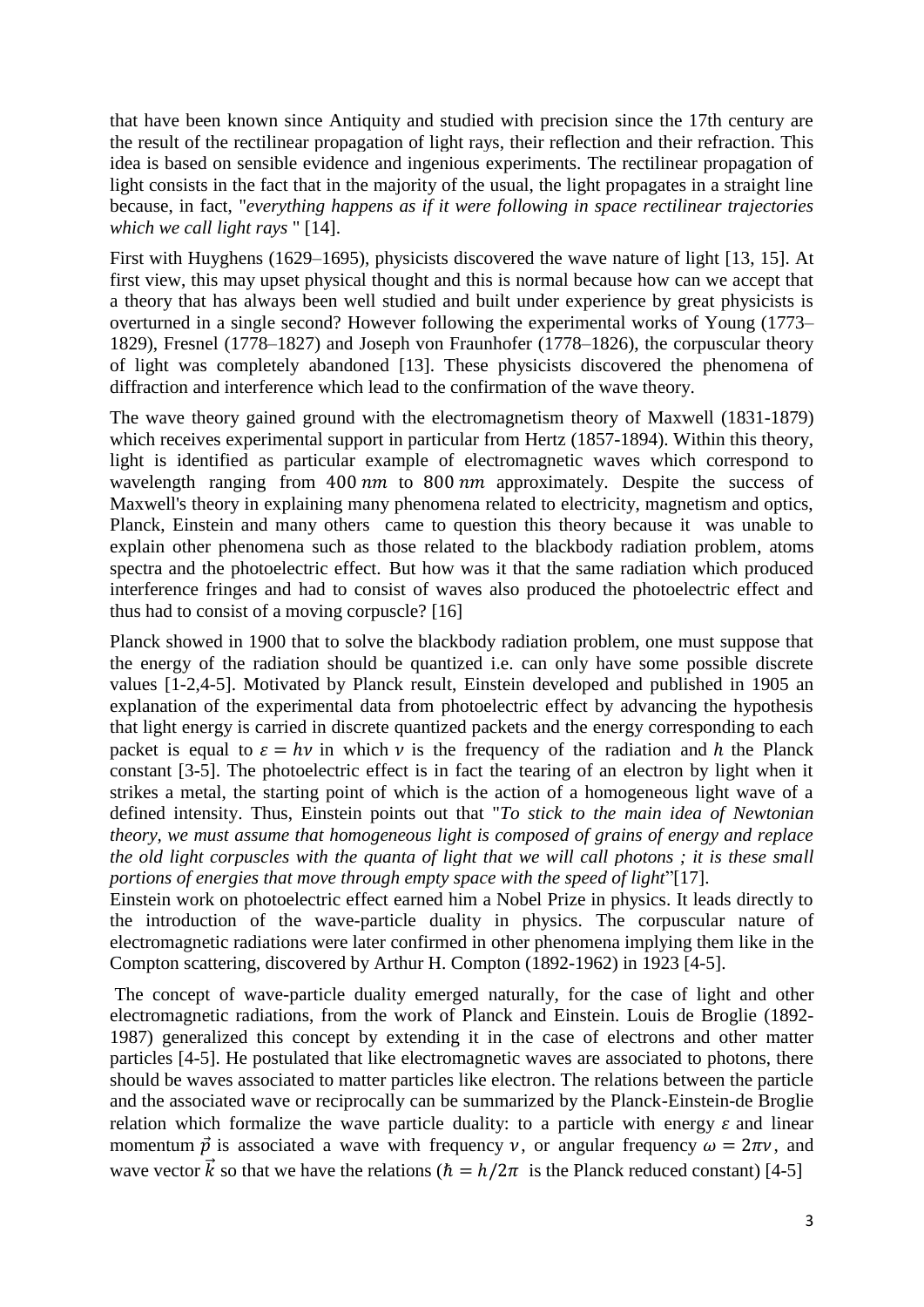$$
\begin{cases} \varepsilon = h\nu = \hbar\omega \\ \vec{p} = \hbar\vec{k} \end{cases} \tag{1}
$$

Many experimental studies had been conducted to test the de Broglie hypothesis and the results of these experiences are in agreement with the relations in (1) [4-5, 13, 18-19]

But how is it possible that matter particles believed to be punctual, that is to say corpuscular, behaves like waves and waves like corpuscles? Paradoxes intervene in thought itself. The previous analysis shows that it is impossible to explain all the observed phenomena if we focus only on one of the two aspects, particle or wave. However, these two aspects seem to be mutually exclusive.

To overcome this difficulty, it therefore becomes essential to critically revise the concepts of classical physics, as the founder of quantum physics did, and to admit, although our daily experience teaches us that they are perfectly established, that these concepts may no longer be valid in the microscopic domain. Let us take as an example the fact that an essential characteristic of this new field appeared when we place detectors behind Young's slits: when we take a measurement on a microscopic system, we disturb it in a fundamental way. This is a new property since, in the macroscopic domain, we are accustomed to the fact that it is always possible to design measuring devices whose influence on the system is practically negligible. This critical revision of classical physics is imposed by experience and must of course be guided by experience. The unification of the two aspects of light and matter consists in merging the experiment made by Young on the wave nature of light and the corpuscular theory of Planck or Einstein on the photon. In other words, at the macroscopic scale we observe the wave nature of light and the wavelength while at the microscopic scale, that is to say at the level of the electrons, we discover the particle nature or photons.

Louis de Broglie has generalized this case. He wondered "*For electrons as for light, does not there exist, alongside the already well-known granular aspect, a wave aspect resulting in the existence for electrons of phenomena analogous to those of wave optics?* "[14] Indeed, in quantum mechanics, the wave-particle duality is explained like this: any quantum system, and therefore any particle, is described by wavefunctions which is related, following the probabilistic interpretation, to the probability density of measurable variables like the position or the momentum of a particle. So before an observation is made, the position of the particle, for instance can be considered as described in terms of probability waves. The wavefunctions was introduced by Schrödinger in 1926 [4-5, 20] but the origin of the probabilistic interpretation has been attributed to Max Born [5].

#### **2.2 Particle wavefunctions**

 Following the wave-particle duality, to a particle should be associated a wave. The wave nature is described in elementary quantum mechanics by the introduction of a wavefunction  $\psi(\vec{r},t)$ . In the framework of the probabilistic interpretation of quantum mechanics, the wavefunction  $\psi(\vec{r},t)$  is related to the density of probability of finding the particle around a particular position  $\vec{r}$ : more precisely, this density is considered as equal to the square  $|\psi(\vec{r},t)|^2$  of the modulus of  $\psi(\vec{r},t)$  [4]. As a probability density,  $|\psi(\vec{r},t)|^2$  obeys the normalization relation

$$
\iiint |\psi(\vec{r},t)|^2 d^3 \vec{r} = 1
$$
\n(2)

The integral (2) is calculated on the entire three dimensional space at a fixed instant . Physically, it means that the total probability to find the particle, at a given instant  $t$ ,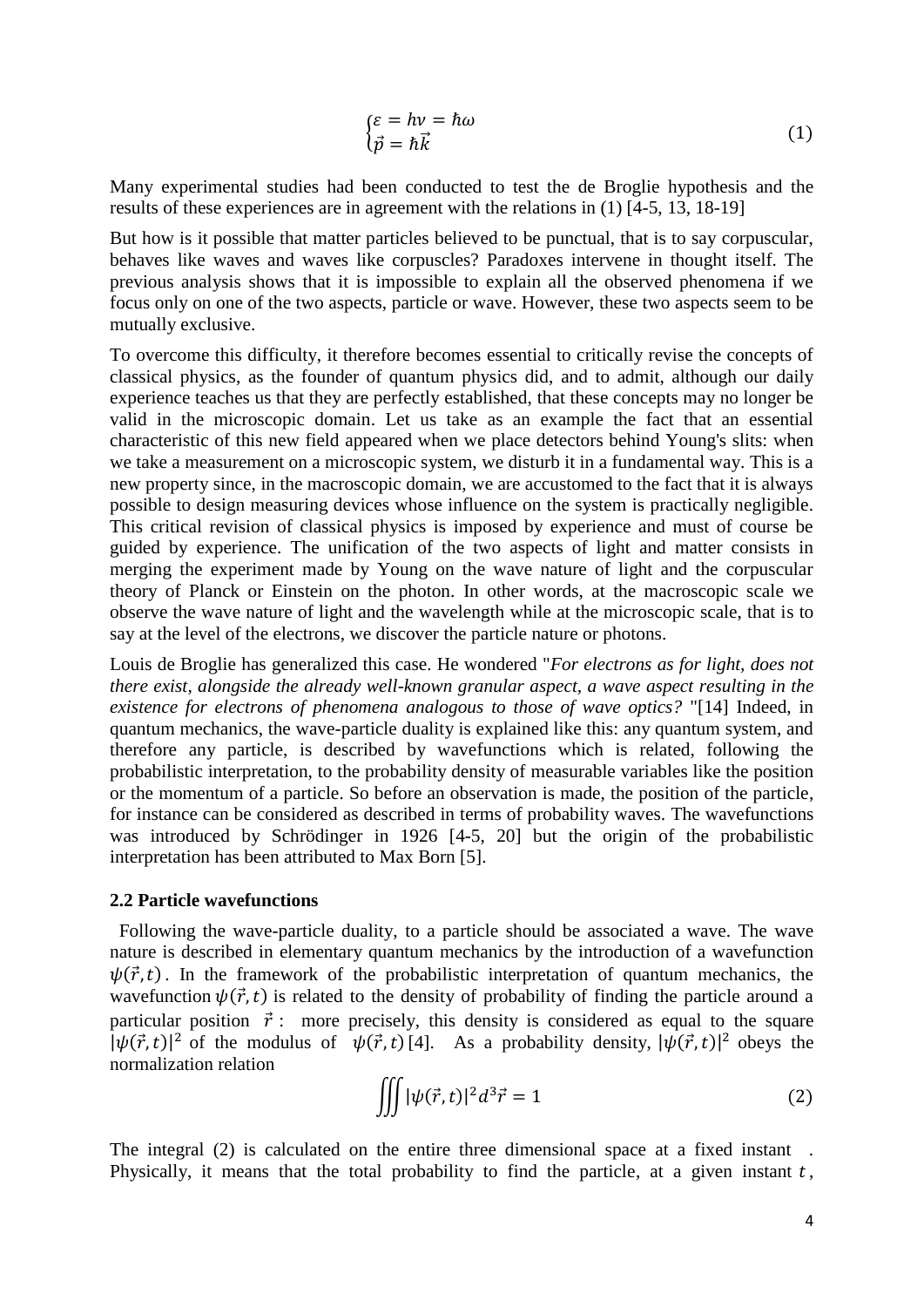somewhere in the three dimensional space must be equal to 1 i.e. the particle must be somewhere even if its exact localization is not known.

The wavefunction  $\psi(\vec{r},t)$  is more precisely called coordinate wavefunction or wavefunction in coordinate representation because it describes the probability associated to the position coordinates of the particle in ordinary space. To describe the probability density associated to the linear momenta  $\vec{p}$  of the particle, a momentum wavefunction, denoted  $\tilde{\psi}(\vec{p},t)$  is introduced.  $\tilde{\psi}(\vec{p},t)$  is also called wavefunction in momentum representation. It is related with  $\psi(\vec{r},t)$  by a Fourier-like transformation

$$
\tilde{\psi}(\vec{p},t) = \frac{1}{(2\pi\hbar)^{3/2}} \iiint e^{-i\frac{\vec{p}\cdot\vec{r}}{\hbar}} \psi(\vec{r},t) d^3\vec{r}
$$
\n(3)

Like in the case of coordinate wavefunction, the square  $|\tilde{\psi}(\vec{p},t)|^2$  of the modulus of the momentum wavefunction  $\tilde{\psi}(\vec{p},t)$  is considered to be the probability density associated to  $\vec{p}$ . We have then also the normalization relation

$$
\iiint \left| \tilde{\psi}(\vec{p},t) \right|^2 d^3 \vec{p} = 1 \tag{4}
$$

The integral (4) is calculated, at a fixed instant t, on the set of all possible values of  $\vec{p}$  which is the momentum space. This momentum space is also a three dimensional vector space. Physically, the relation (4) means that the total probability to find the momentum of the particle, at a given instant  $t$ , somewhere in the momentum space must be equal to 1.

## **2.3 The basic postulates of quantum mechanics**

The two wavefunctions  $\psi(\vec{r},t)$  and  $\tilde{\psi}(\vec{p},t)$  which are related by the relation (3) permit to describe the probability densities associated respectively with the position and momentum of a particle. But from the fundamental point of view of quantum mechanics, they correspond to a same quantum state, denoted  $|\psi\rangle$ , of the particle. This fundamental point of view of quantum mechanics is directly related to its basic postulates. Based on a presentation considered by Raoelina Andriambololona in his university book, chapter 10, corresponding to reference [4] , we may list these postulates as below :

• **Postulate I**: The quantum states  $|\psi(t)\rangle$ , at an instant t, of a system belongs to a Hilbert space  $\mathcal E$  which is called the states space of the system. Following the property of a Hilbert space, any linear combination of quantum states is also a quantum state: this is the quantum superposition principle.

**Postulate II:** To every physical property of a system corresponds a linear hermitian operator, called an observable, which is defined on the states space  $\mathcal E$  of the system. The hermiticity of an observable is related to a mathematical theorem which states that the eigenvalues of a hermitian operator are real numbers**.** Then, the physical interpretation is straightforward (see Postulate III below)

For the case of a particle, the current examples of observables are the position operator  $\vec{r}$ , the liner momentum operator  $\vec{p}$ , the angular momentum operator  $\vec{L} = \vec{r} \wedge \vec{p}$  and the energy operator or hamiltonian operator  $H$ .

• Postulate III: The measurement of a physical quantity represented by the observable A can only provide one of the eigenvalues of  $A$ .

Each observable  $\vec{A}$  can be characterized by its eigenvalue equation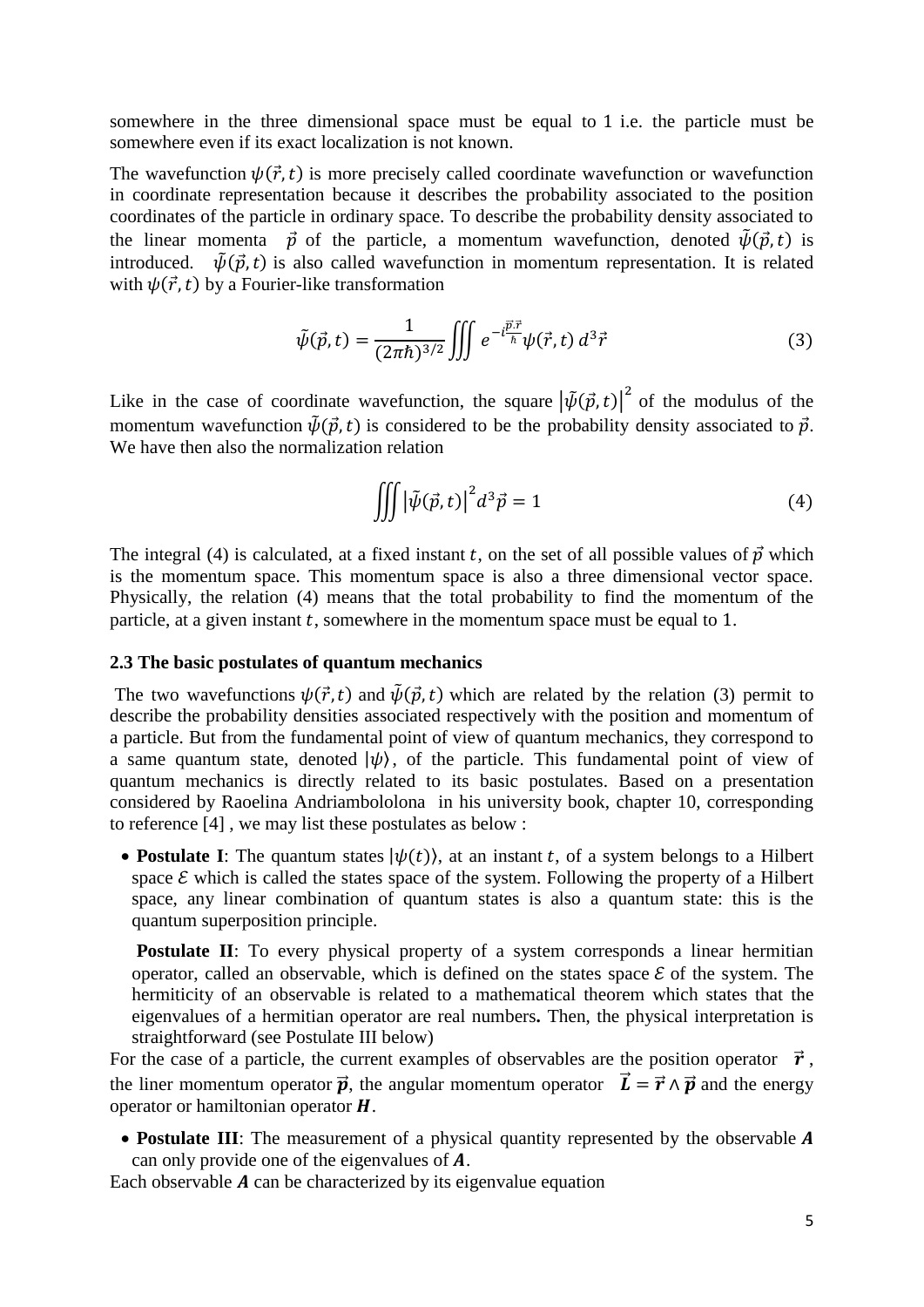$$
A|e_n\rangle = a_n|e_n\rangle \tag{5}
$$

which relate **A** to the set  ${a_n}$  of its eigenvalues (possible values) and the set  ${ |e_n\rangle }$  of its eigenvectors. In many cases, the set  $\{|e_n\rangle\}$  of the eigenvectors of an observable **A** is a basis of the states space  $\mathcal E$  of the system which is considered. Any state  $|\psi\rangle$  can then be decomposed in this basis

$$
|\psi\rangle = \sum_{n} |e_{n}\rangle\langle e_{n}|\psi\rangle = \sum_{n} \psi^{n} |e_{n}\rangle
$$
 (6)

The scalar product  $\langle e_n | \psi \rangle = \psi^n$  correspond to the components of the state vector  $|\psi \rangle$  in the basis  $\{ |e_n\rangle \}$ . They correspond to a description of the state  $|\psi\rangle$  in what is called **A**representation.

For the case of a particle, the set, denoted  $\{|\vec{r}\rangle\}$ , of the eigenvectors of the coordinate operator  $\vec{r}$  and the set, denoted  $\{\vert \vec{p} \rangle\}$ , of the eigenvectors of the linear momentum operator  $\vec{p}$  are "continuous basis" of the states space  $\mathcal E$ . The associated eigenvalues equations are respectively

$$
\begin{aligned}\n\{\vec{r}|\vec{r}\rangle &= \vec{r}|\vec{r}\rangle\\ \n\langle \vec{p}|\vec{p}\rangle &= \vec{p}|\vec{p}\rangle\n\end{aligned} (7)
$$

and the decompositions of an instantaneous state  $|\psi(t)\rangle$  of a particle, respectively in the basis  $\{|\vec{r}\rangle\}$  and  $\{|\vec{p}\rangle\}$ , are

$$
|\psi(t)\rangle = \iiint |\vec{r}\rangle\langle\vec{r}|\psi(t)\rangle d^3\vec{r} = \iiint |\vec{r}\rangle\psi(\vec{r},t)d^3\vec{r} \Leftrightarrow \psi(\vec{r},t) = \langle\vec{r}|\psi(t)\rangle \tag{8}
$$

$$
|\psi(t)\rangle = \iiint |\vec{p}\rangle\langle\vec{p}|\psi(t)\rangle d^3\vec{p} = \iiint |\vec{p}\rangle\tilde{\psi}(\vec{p},t)d^3\vec{p} \iff \tilde{\psi}(\vec{p},t) = \langle\vec{p}|\psi(t)\rangle \tag{9}
$$

Following these relations, the functions  $\psi(\vec{r},t) = \langle \vec{r} | \psi(t) \rangle$  and  $\tilde{\psi}(\vec{p},t) = \langle \vec{p} | \psi(t) \rangle$  can be considered as corresponding to the components of the state vector  $|\psi(t)\rangle$  respectively in the basis  $\{|\vec{r}\rangle\}$  and  $\{|\vec{p}\rangle\}$ . These functions are the wavefunctions that are considered in the relation (6). It follows that this relation (6) can be considered as describing a basis change between the basis  $\{|\vec{r}\rangle\}$  and the basis  $\{|\vec{p}\rangle\}$  (momentum representation). The relations (6), (9) and (10) means that a quantum state of a particle can be either described with the state vector  $|\psi(t)\rangle$ (intrinsic representation), or with the coordinate wavefunction  $\psi(\vec{r},t) = \langle \vec{r} | \psi(t) \rangle$  (coordinate representation) or with the momentum wavefunction  $\tilde{\psi}(\vec{v},t) = \langle \vec{v} | \psi(t) \rangle$  (momentum representation).

• **Postulate IV**: the square  $|\langle \chi | \psi \rangle|^2$  of the modulus of the scalar product  $\langle \chi | \psi \rangle$  of two state vectors  $|\chi\rangle$  and  $|\psi\rangle$  is equal to the probability to find the system in the state  $|\chi\rangle$  while its state is  $|\psi\rangle$ . This postulate corresponds to the probabilistic interpretation of quantum mechanics. It is sometimes called the Born postulate.

For the case of a particle, as the coordinate and momentum are continuous variables, the quantity  $|\langle \vec{r} | \psi(t) \rangle|^2 = |\psi(\vec{r}, t)|^2$  and  $|\langle \vec{p} | \psi(t) \rangle|^2 = |\tilde{\psi}(\vec{p}, t)|^2$  corresponds to density of probabilities [5] as it is already discussed in the previous section.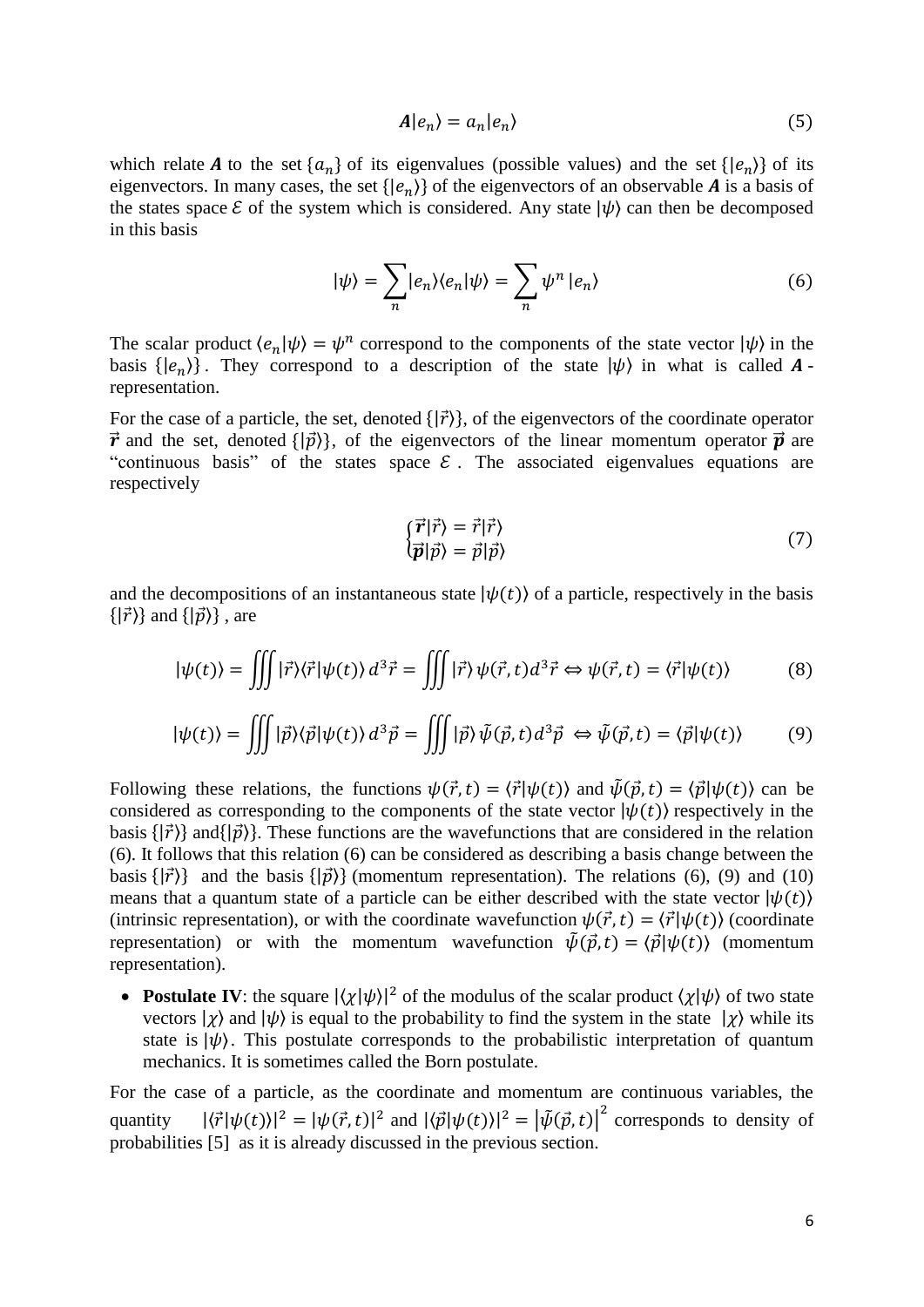• **Postulate V**: If the measurement of a physical quantity associated to an observable **A** gives the eigenvalue  $a_n$  of A then the state of the system immediately after the measurement will be an eigenstate of  $\boldsymbol{A}$  corresponding to the eigenvalue  $a_n$ .

In accordance with the postulates III,IV and V, it follows that the measurement of a physical quantity described by an observable **A**, when the state of the system is  $|\psi\rangle$ , will gives, as result, one of the eigenvalues  $a_n$  of A and the probability to find a particular value  $a_n$  is equal to  $|\langle e_n | \psi \rangle|^2$ . In fact, finding as result the eigenvalue  $a_n$  is equivalent to find the system in the associated eigenstate which is  $|e_n\rangle$  (if the degeneracy of  $a_n$  is equal to 1).

• **Postulate VI**: the time evolution of the instantaneous quantum state  $|\psi(t)\rangle$  of the system is

$$
i\hbar \frac{d}{dt} |\psi(t)\rangle = H |\psi(t)\rangle
$$
 (10)

in which  $H$  is the hamiltonian operator of the system.

For the particular case of a non-relativistic particle, the hamiltonian operator is related to the momentum operator  $\vec{p}$  and the potential energy operator  $V(\vec{r},t)$  according to the relation

$$
H = \frac{\vec{p}^2}{2m} + V(\vec{r}, t) \tag{11}
$$

In the coordinate representation, the wavefunction is  $\langle \vec{r} | \psi(t) \rangle = \psi(\vec{r}, t)$  and we have the relations

$$
\begin{cases}\n\langle \vec{r} | \vec{r} | \psi(t) \rangle = \vec{r} \psi(\vec{r}, t) \\
\langle \vec{r} | \vec{p} | \psi(t) \rangle = -i\hbar \vec{\nabla} [\psi(\vec{r}, t)]\n\end{cases}
$$
\n(12)

It can then be deduced from the relations (10), (11) and (12) that the coordinate wave function  $\psi(\vec{r},t)$  satisfy the equation

$$
i\hbar \frac{\partial \psi(\vec{r},t)}{\partial t} = -\frac{\hbar^2}{2m} (\vec{\nabla})^2 [\psi(\vec{r},t)] + V(\vec{r},t)\psi(\vec{r},t)
$$
(13)

This equation (13) is the Schrodinger equation [4-5]. It is the equation characterizing the coordinate wavefunction of a particle in the framework of nonrelativistic quantum mechanics and when the existence of the particle spin is not considered. For the case of relativistic quantum theory or when the spin of the particle is taken into account, more general equations like the Klein-Gordon or Dirac or Pauli equations are considered [21-23]. The general equation (10) can be considered as valid for both non-relativistic and relativistic theories but it is the explicit expression of the Hamiltonian operator  $H$  which changes.

The six basic postulates of quantum mechanics listed in this section summarize the basic formalism of this theory. They permit to deal with any problem that is solvable with the use of quantum mechanics. Their establishment is based on the axiomatization of quantum mechanics that comes mainly from the works of Dirac and von Neumann [7-8].

## **3- Uncertainty principle**

The uncertainty principle that we consider is mainly the one which corresponds to the case of the position and momentum operators.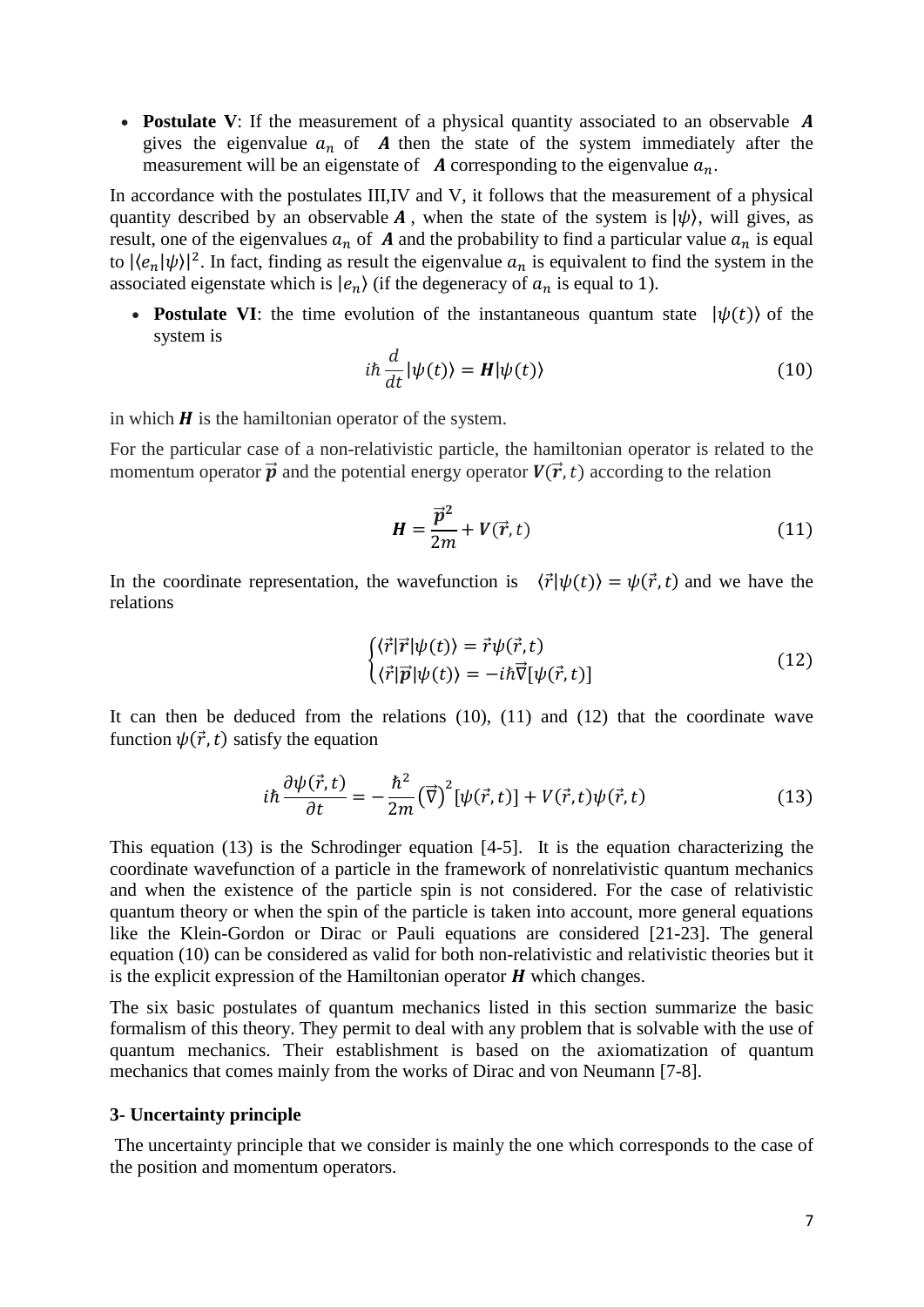# **3.1 Historical and philosophical perspective**

 The introduction of the uncertainty principle in the history of quantum physics is attributed to Heisenberg and it is why it is often called the Heisenberg uncertainty principle. However, the first mathematical rigorous description of it as an inequality relating the statistical standard deviations  $\sigma_x$  and  $\sigma_{p_x}$  of a coordinate variable x and the corresponding momentum component  $p_x$  is attributed to E.H. Kennard with his paper [24].

The uncertainty principle describes the existence of a fundamental limit in the possibility of knowing simultaneously the exact values of  $x$  and  $p_x$ . The following quote corresponds to a Heisenberg commentary on the uncertainty relation between position and speed (equivalently between position and momentum): "*It has been established that it is impossible to indicate simultaneously, at will and exactly, the position and the speed of an atomic particle. We can try to measure the position exactly but then the intervention of the observation instrument forbids, up to a certain point, to know the speed, reciprocally, the knowledge of the position becomes less precise if we measure the speed, so that Planck's constant constitute a lower bound approximation of the product of these two inaccuracies. This formulation shows in any case the reason why the concepts of Newtonian mechanics cannot now lead us much further, because to calculate a mechanical process, it would be necessary to know simultaneously the position and the speed of the corpuscle at a given moment and this is precisely what quantum theory deems impossible*." [25].This explanation highlights clearly the difference between Newtonian mechanics and quantum mechanics. In Newtonian mechanics it is considered that the values of the coordinate and speed (or momentum) of a particle can be known and measured simultaneously while it is not the case in quantum mechanics.

The description which is given by Heisenberg here and in the reference [26] is referring to a measurement process to give a physical explanation of the uncertainty principle. It helps in giving a pictorial view and highlight the difference between classical and quantum mechanics. However it cannot be considered as a perfect description of the uncertainty principle because it introduces some confusion between what is known as observer effect and the uncertainty principle itself. Observer effect corresponds to the perturbation produced by an observation: the results of a measurement is affected by the process of measurement itself. But the uncertainty principle cannot be exactly considered as a simple observer effect which results from a measurement: in fact, as it will be shown in the next section, it is a mathematical consequence of the wave nature of a particle. Uncertainty principle is intrinsically associated to phenomena which are related to waves and it always happen and it is always mathematically valid even if no measurement is made on the system.

# **3.2 Mathematical relation between wavefunctions and uncertainty principle**

Our goal in this section is to describe explicitly the deduction of the mathematical form of the uncertainty principle from the properties of wavefunctions and the probabilistic interpretation of quantum mechanics.

Let us denote  $|\psi(t)\rangle$  the instantaneous quantum state of a particle. Let  $\psi(\vec{r},t) = \langle \vec{r} | \psi(t) \rangle$ and  $\tilde{\psi}(\vec{p},t) = \langle \vec{p} | \psi(t) \rangle$  be respectively the wavefunctions of the particle in the coordinate and momentum representation. These two wavefunctions are related by the Fourier-like transform (3). According to the relations (2) and (4), the square  $|\psi(\vec{r},t)|^2$  and  $|\tilde{\psi}(\vec{p},t)|^2$  of their modulus are respectively identified with the density of probabilities of localization of the particle in coordinate space  $\{\vec{r}\}\$  and in the momenta space  $\{\vec{p}\}\$ . Given this probabilistic interpretation of the wavefunctions, the statistical mean values of the components of  $\vec{r}$  and  $\vec{p}$ and the corresponding statistical variance can be defined like in any probabilistic theory. We have for instance for the mean values  $\langle x \rangle$ ,  $\langle p_x \rangle$  and variances  $(\sigma_x)^2$ ,  $(\sigma_{p_x})^2$  of x and  $p_x$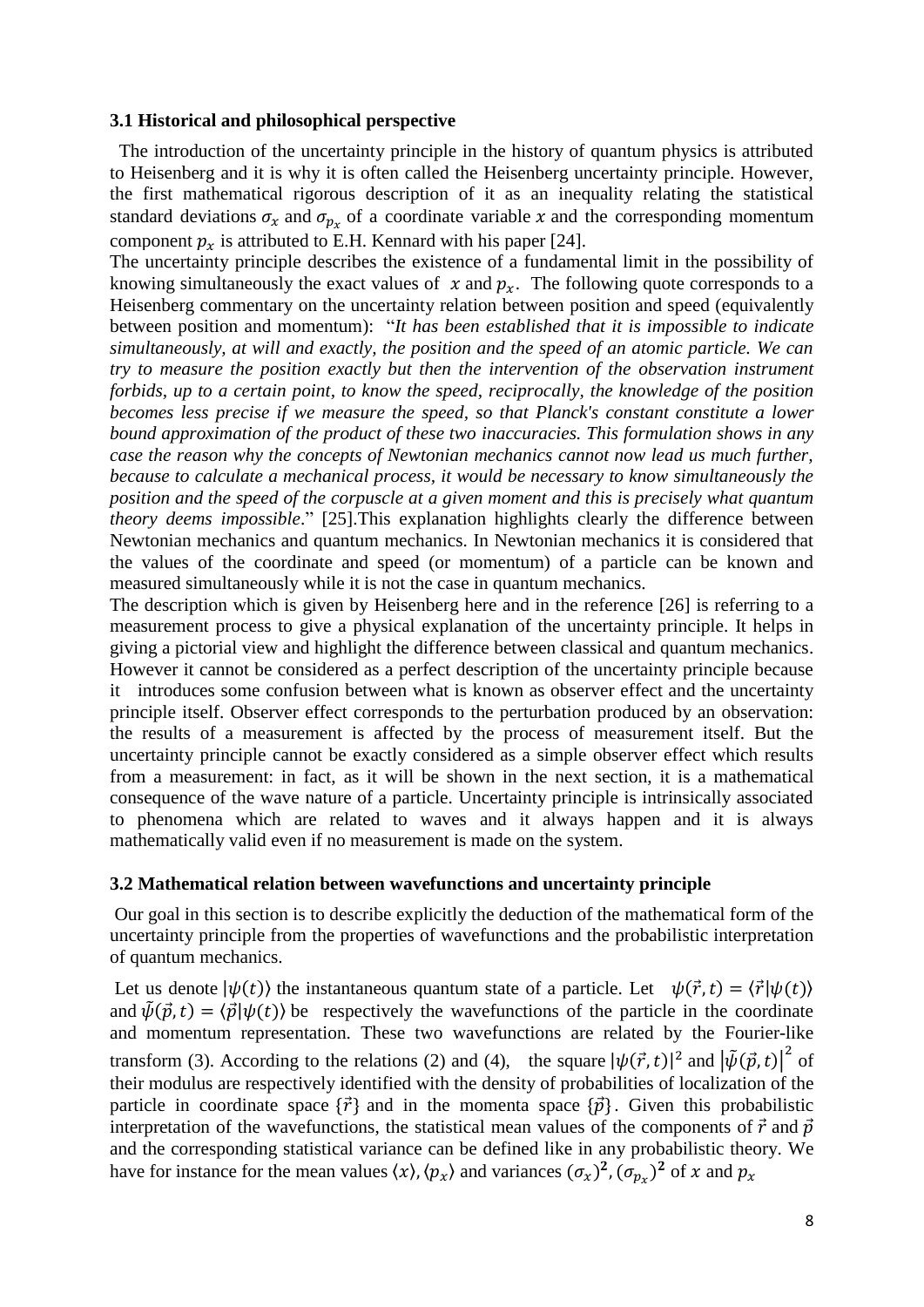$$
\begin{cases}\n\langle x \rangle = \iiint x |\psi(\vec{r}, t)|^2 d^3 \vec{r} & (\sigma_x)^2 = \iiint (x - \langle x \rangle)^2 |\psi(\vec{r}, t)|^2 d^3 \vec{r} \\
\langle p_x \rangle = \iiint p_x |\tilde{\psi}(\vec{p}, t)|^2 d^3 \vec{p} & (\sigma_{p_x})^2 = \iiint (p_x - \langle p_x \rangle)^2 |\tilde{\psi}(\vec{p}, t)|^2 d^3 \vec{p}\n\end{cases}
$$
\n(14)

Analogous relations exist for the other components of  $\vec{r}$  and  $\vec{p}$ . Using Cauchy-Schwarz inequality, it can be deduced directly from the relations (2), (3), (4) and (14) the following inequality.

$$
(\sigma_x)(\sigma_{p_x}) \ge \frac{\hbar}{2} \tag{15}
$$

which is the mathematical form of the uncertainty principle for the case of the position and momentum.

This mathematical deduction of the uncertainty principle from the mathematical properties of wavefunctions shows that this principle is fundamentally related with the wave-particle duality. It cannot be considered as just an observer effect depending on a measurement process because it is always mathematically valid even if no measurement is made on the system. The fact that the uncertainty principle may be considered as an intrinsic property related to the nature of particle is also supported by the fundamental relations between this principle and the concept of phase space and microstates (in statistical mechanics) that are highlighted in the next sections.

## **3.3 General formulation of the uncertainty principle**

 From the basic postulates of quantum mechanics, it can be deduced that the uncertainty relations exist not only between position and momentum but between any two observables  $A$ and **B** that are not commutative. Let **C** be, the commutator of **A** and **B** i.e.  $AB - BA = C$ and  $|\psi\rangle$  a state of a quantum system. We may consider respectively the mean values  $(A), (B), (C)$  and the variances  $(\sigma_A)^2, (\sigma_B)^2, (\sigma_C)^2$  of the observables **A, B** and **C** corresponding to the state  $|\psi\rangle$ .

$$
\begin{cases}\n\langle A \rangle = \langle \psi | A | \psi \rangle & (\sigma_A)^2 = \langle \psi | (A - \langle A \rangle)^2 | \psi \rangle \\
\langle B \rangle = \langle \psi | B | \psi \rangle & (\sigma_B)^2 = \langle \psi | (B - \langle B \rangle)^2 | \psi \rangle \\
\langle C \rangle = \langle \psi | C | \psi \rangle & (\sigma_C)^2 = \langle \psi | (C - \langle C \rangle)^2 | \psi \rangle\n\end{cases}
$$
(16)

From the properties of the states space of the quantum system, which is a Hilbert space, it can be deduced using the Cauchy-Schwartz inequality theorem the relation

$$
(\sigma_A)(\sigma_B) \ge \frac{1}{2} |\langle C \rangle| \tag{17}
$$

This general form of uncertainty principle is known as the Roberston uncertainty principle [27]. It can be used to deduce directly the particular case of the position-momentum uncertainty relations. Let  $\vec{p} = \vec{e}_x p_x + \vec{e}_y p_y + \vec{e}_z p_z$  and  $\vec{r} = \vec{e}_x x + \vec{e}_y y + \vec{e}_z z$  be respectively the momentum and position vectors observables of a particle. It is well known that the canonical commutation relation which characterizes these observables are [4-5]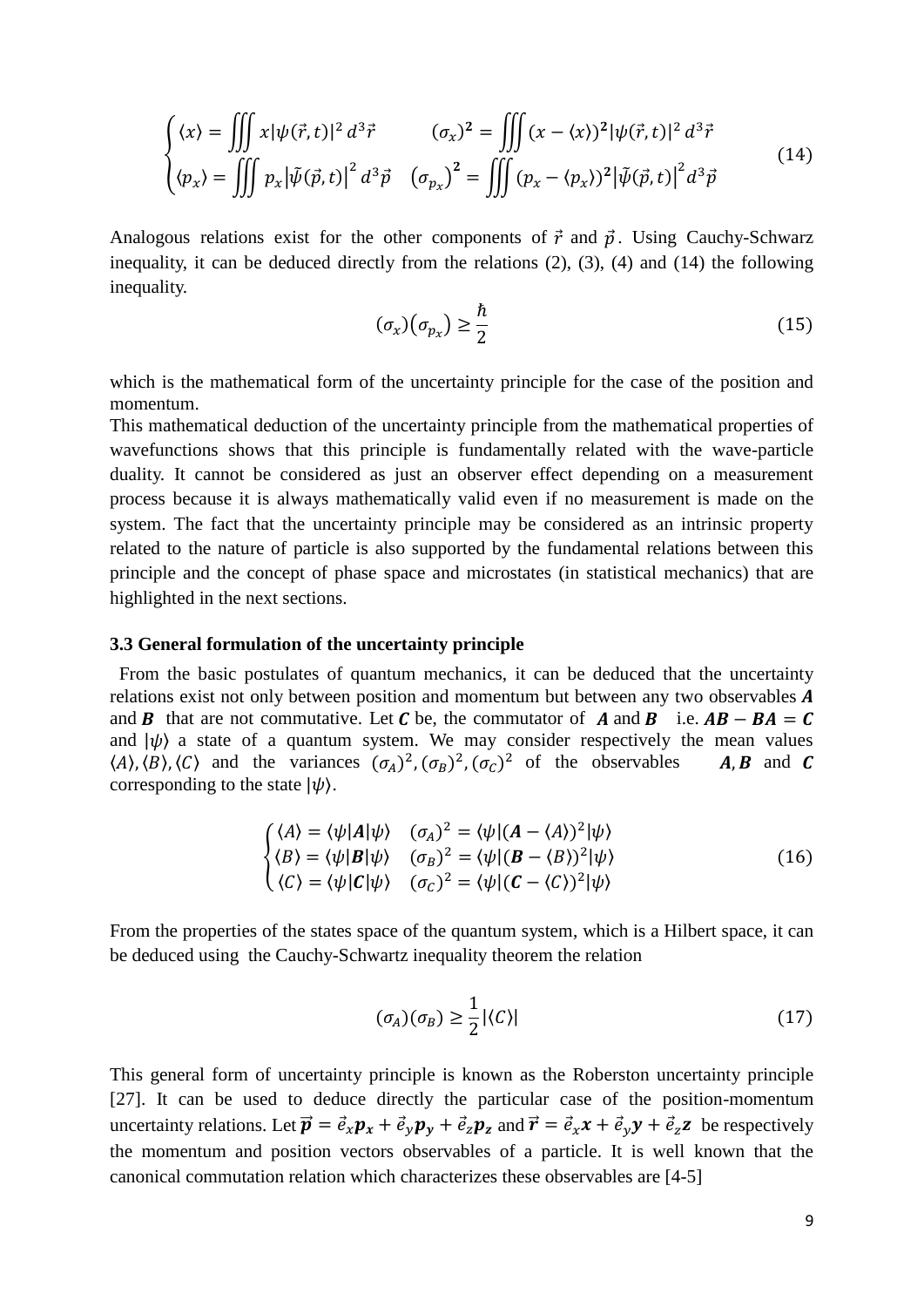$$
\begin{cases}\n[x, p_x] = i\hbar & [y, p_x] = 0 & [z, p_x] = 0 \\
[x, p_y] = 0 & [y, p_y] = i\hbar & [x, p_y] = 0 \\
[x, p_z] = 0 & [y, p_z] = 0 & [z, p_z] = i\hbar\n\end{cases}
$$
\n(18)

It follows, taking into account the relation (17) that we have, as expected the following uncertainty relations

$$
(\sigma_x)(\sigma_{p_x}) \ge \frac{\hbar}{2} \qquad (\sigma_y)(\sigma_{p_y}) \ge \frac{\hbar}{2} \qquad (\sigma_z)(\sigma_{p_z}) \ge \frac{\hbar}{2} \qquad (19)
$$

#### **3.4 Time-energy uncertainty relation**

 Another example of well-known uncertainty relation is the time-energy uncertainty relation which can be written in the form

$$
(\sigma_t)(\sigma_{\varepsilon}) \ge \frac{\hbar}{2} \tag{20}
$$

While the relation (20) is widely known, and various proofs of it have been given, there are difficulties concerning its exact interpretation [28-29]. It is clear that there is an analogy between the relations in (19) and (20). But while the interpretation of the relations in (19) is relatively easy, it is not the case of the relation (20). In fact, in the framework of the basic formalism of quantum mechanics, time is considered as a simple parameter and following Pauli argument [28-32], it cannot be considered as an observable like the spatial coordinates. It follows that  $\sigma_t$  cannot be considered simply as a "statistical standard deviation' like  $\sigma_x$ ,  $\sigma_y$ and  $\sigma$ <sub>z</sub> within this basic formalism of quantum mechanics.

Following the Pauli argument, if a time operator does exist the energy operator will be not bounded, i.e. the energy may take any real value (including negative and infinite values). However, various authors have proposed approaches to circumvent the Pauli objection concerning the existence of time operator in quantum mechanics [31-35] and it was shown in [36] that this existence may have interesting consequences. If a time operator exists the proof of (20) can be deduced very easily, like the relations in (19), from the Roberston uncertainty relations (17) or from the properties of "time and energy wavefunctions" like in the mathematical deduction of the relation (15). The existence of a time operator will be also in harmony with the symmetry between time and space as it is proposed by the theory of relativity: a relativistic quantum theory should satisfy this kind of symmetry.

Currently, the well-known standard relativistic quantum theory is the Standard Model of Particle Physics [36-37]. During the establishment of this theory, which is a Quantum Field Theory, there was also a problem concerning the interpretation of "negative energy states" which arise from the resolution of the Dirac equation, but a solution of this problem was found with the introduction of the concept of particles and antiparticles. Then, it may be expected that the problems related to the existence of time operator, the boundedness of energy and the interpretation of time-energy uncertainty relation can be solved within an adequate relativistic quantum theory. However, it is also well known that open questions, like those discussed in the references [39-40], that may be also related to these problems concerning time and energy remains within the existing relativistic quantum theory like the Standard Model.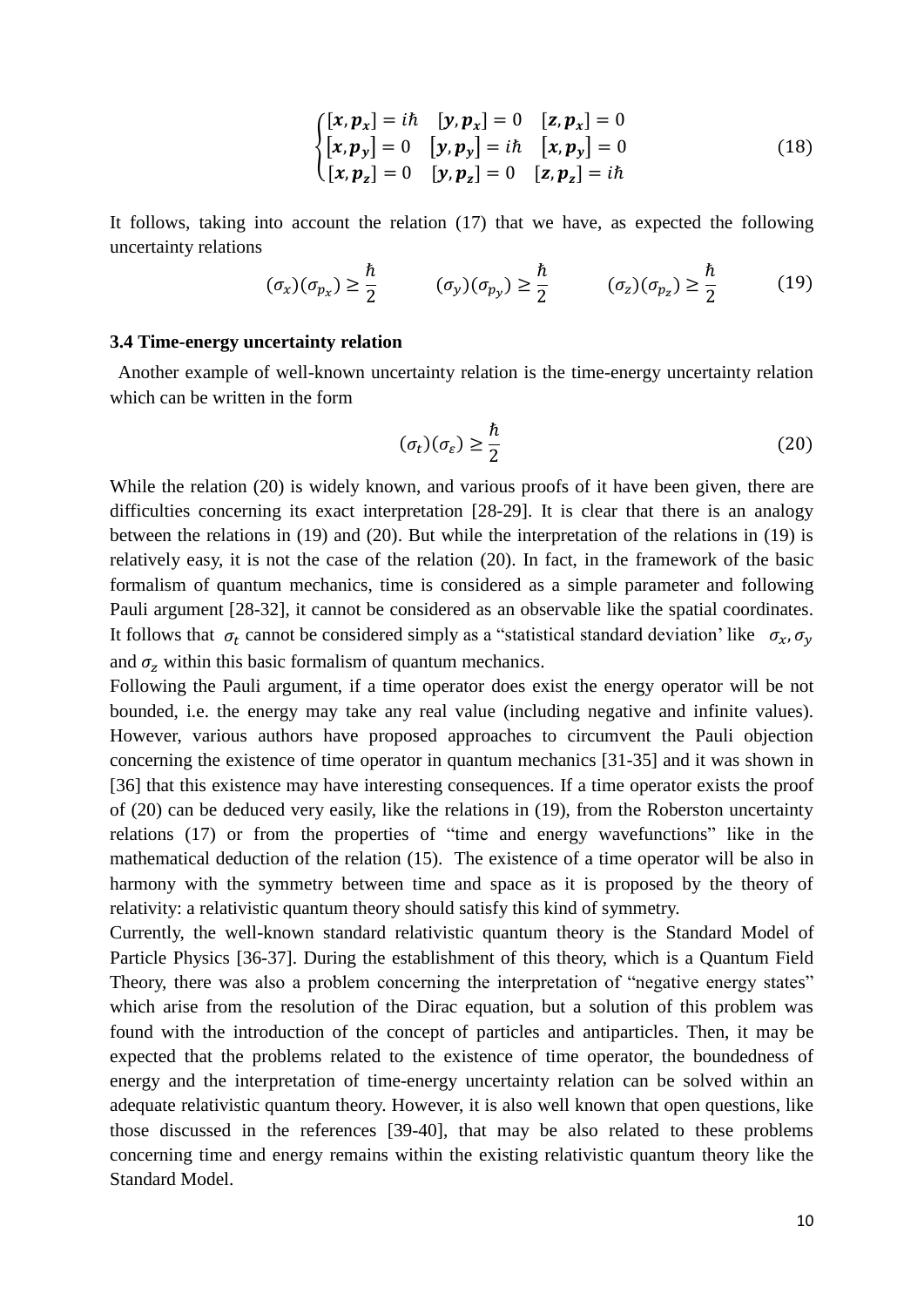#### **4- Phase space, microstates and their relations with quantum physics**

#### **4.1 Phase space in classical mechanics**

 The concept of phase space is known in the framework of classical mechanics as closely related to Hamiltonian mechanics. The elementary example of classical phase space is the phase space associated to a particle performing a rectilinear monodimensional motion with a coordinate x and momentum : for this case, the phase space is just defined as the set  $\{(p, x)\}\$ of any possible pair  $(p, x)$ . The dimension of this phase space is equal to 2 and it can be identified with a plan. For a particle performing a three dimensional motion, we may, for example, choose the well-known Cartesian coordinates  $x = x^1, y = x^2, z = x^3$  and the corresponding linear momenta  $p_x = p^1$ ,  $p_y = p^2$  and  $p_z = p^3$  to classically describe the motion. The corresponding phase space is then the set  $\{(x^1, p^1, x^2, p^2, x^3, p^3)\}$  which is a six dimensional space. For a system composed by  $N$  particles in three dimensional space, the classical phase space is a  $6N$  dimensional space which can be defined as the set  $\{(x^1, p^1, ..., x^{3N}, p^{3N})\}$  of the 3N coordinates and corresponding 3N momenta of the particles of the system.

From the deterministic point of view of classical physics, it is conceptually possible to know simultaneously the exact instantaneous values  $x^1(t)$ ,  $p^1(t)$ , ...  $x^{3N}(t)$ ,  $p^{3N}(t)$  of the 6N coordinates and momenta at any instant  $t$ . It means that it is possible to associate, at any time, to a classical state of the system of  $N$  particles a single point in its classical phase space. It follows that from the point of view of classical mechanics, the phase space can be considered as the set of possible states of a system; each point on this space corresponds to one and one possible classical state of the system.

## **4.2 Phase space and quantum mechanics: the concept of quantum phase space**

 Because of the uncertainty relations (19) it is not easy to introduce the concept of phase space in quantum mechanics. For a particle, for instance, no quantum state which is exactly analog to a classical phase space point state  $(x^1, p^1, x^2, p^2, x^3, p^3)$  can be defined.

There is a formulation of quantum mechanics, known as the phase space formulation, which correspond to an approach to make a link between the concept of phase space and quantum mechanics. This formulation is based on the use of a quasiprobability distribution, introduced in the work [41] of Wigner (1902-1995). Historically, the first main contributors in the development of this formulation was Wigner, Weyl (1885-1955), Groenewold (1910-1996) and Moyal (1910-1998) [41-45]. This phase space formulation of quantum mechanics has led to interesting results and is accepted as being one possible alternative, among others, to formulate quantum mechanics. However, the Wigner quasiprobability distribution, which should be interpreted as a density of probability of localization in phase space has some strange properties. It can, for instance, have negative values (this is why it is called a quasiprobability distribution). These strange proprerties may be explained with the fact that the phase space considered in the formulation is classical i.e. the Wigner quasiprobability distribution is a representation of a quantum state in a classical phase space [46].

In the reference [47], we have introduced the concept of quantum phase space, which is compatible with the uncertainty principle, from the definition of a phase space representation of a quantum state. According to this phase space representation, to a quantum state  $|\psi\rangle$  of a particle, performing a rectilinear monodimensional motion, can be associated a quantum phase space wavefunction  $\Psi(\langle p \rangle, \langle x \rangle, B) = \langle \langle z \rangle | \psi \rangle$  given by the relation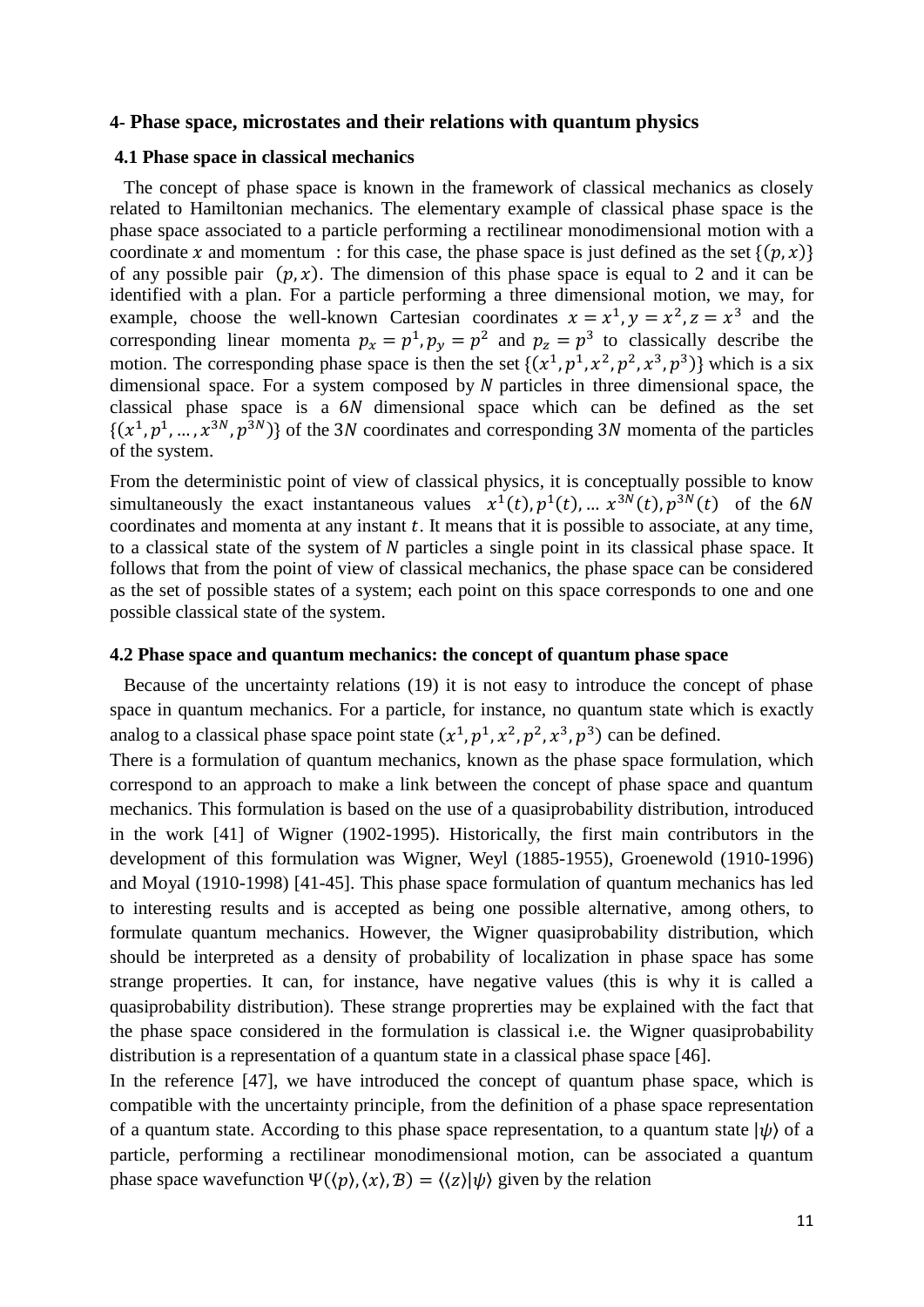$$
\langle \langle z \rangle | \psi \rangle = \int_{-\infty}^{+\infty} \langle \langle z \rangle | x \rangle \langle x | \psi \rangle dx = \left( \frac{2\mathcal{B}}{\pi \hbar^2} \right)^{\frac{1}{4}} \int_{-\infty}^{+\infty} e^{-\frac{\mathcal{B}}{\hbar^2} (x - \langle x \rangle)^2 + \frac{i}{\hbar} \langle p \rangle x} \psi(x) dx \tag{21}
$$

and reciprocally

$$
|\psi\rangle = \int_{-\infty}^{+\infty} \int_{-\infty}^{+\infty} |\langle z \rangle\rangle \langle \langle z \rangle| \psi \rangle \frac{d\langle p \rangle d\langle x \rangle}{h} = \int_{-\infty}^{+\infty} \int_{-\infty}^{+\infty} \Psi(\langle p \rangle, \langle x \rangle, \mathcal{B}) |\langle z \rangle\rangle \frac{d\langle p \rangle d\langle x \rangle}{h} \tag{22}
$$

in which the states  $\langle z \rangle$  used for these decomposition are the eigenstates of an operator denoted  $\boldsymbol{z}$  given by the relation

$$
z = p + \frac{2i}{\hbar} Bx \tag{23}
$$

And the corresponding eigenvalue equation is

$$
\mathbf{z}|\langle z\rangle\rangle = \langle z\rangle|\langle z\rangle\rangle = (\langle p\rangle + \frac{2i}{\hbar}\mathcal{B}\langle x\rangle)|\langle z\rangle\rangle
$$
 (24)

in which  $\boldsymbol{p}$  and  $\boldsymbol{x}$  are respectively the momentum and coordinate operators of the particle,  $\langle p \rangle$ ,  $\langle x \rangle$  are respectively their means values and  $\hat{B}$  is the momentum statistical variance corresponding to a state  $|\langle z \rangle \rangle$  itself [47].

$$
\begin{cases}\n\langle p \rangle = \langle \langle z \rangle |p| \langle z \rangle \rangle \\
\langle x \rangle = \langle \langle z \rangle |x| \langle z \rangle \rangle \\
\langle z \rangle = \langle \langle z \rangle |(p - \langle p \rangle)^2| \langle z \rangle \rangle\n\end{cases}
$$
\n(25)

Explicitly, a state  $|\langle z \rangle$  can also be defined by the corresponding wavefunction  $\langle x | \langle z \rangle \rangle$  in coordinate representation. In the reference [47], the expression of this wavefunction (which is already used in the relation (21)) is identified as

$$
\langle x | \langle z \rangle \rangle = \left( \frac{2\mathcal{B}}{\pi \hbar^2} \right)^{1/4} e^{-\frac{\mathcal{B}}{\hbar^2} (x - \langle x \rangle)^2 + \frac{i}{\hbar} \langle p \rangle x} \tag{26}
$$

According to  $[47]$  the states  $\langle z \rangle$  and their multidimensional generalizations are also eigenstates of invariant quadratic operators associated to Linear Canonical Transformations (LCTs). In quantum mechanics, these LCTs are the linear transformations which keep invariant the Canonical Commutations Relations (CCRs) characterizing momenta and coordinate operators [39-40], [47]. The relations (18) for instance are particular cases of CCRs. Given the relations between the uncertainty principle and these CCRs, it can be considered as very natural to meet the states  $|\langle z \rangle \rangle$  in the definition of a phase space representation of quantum mechanics.

The normalization relation for the phase space wavefunction  $\langle \langle z \rangle | \psi \rangle = \Psi(\langle p \rangle, \langle x \rangle, \mathcal{B})$  is [47]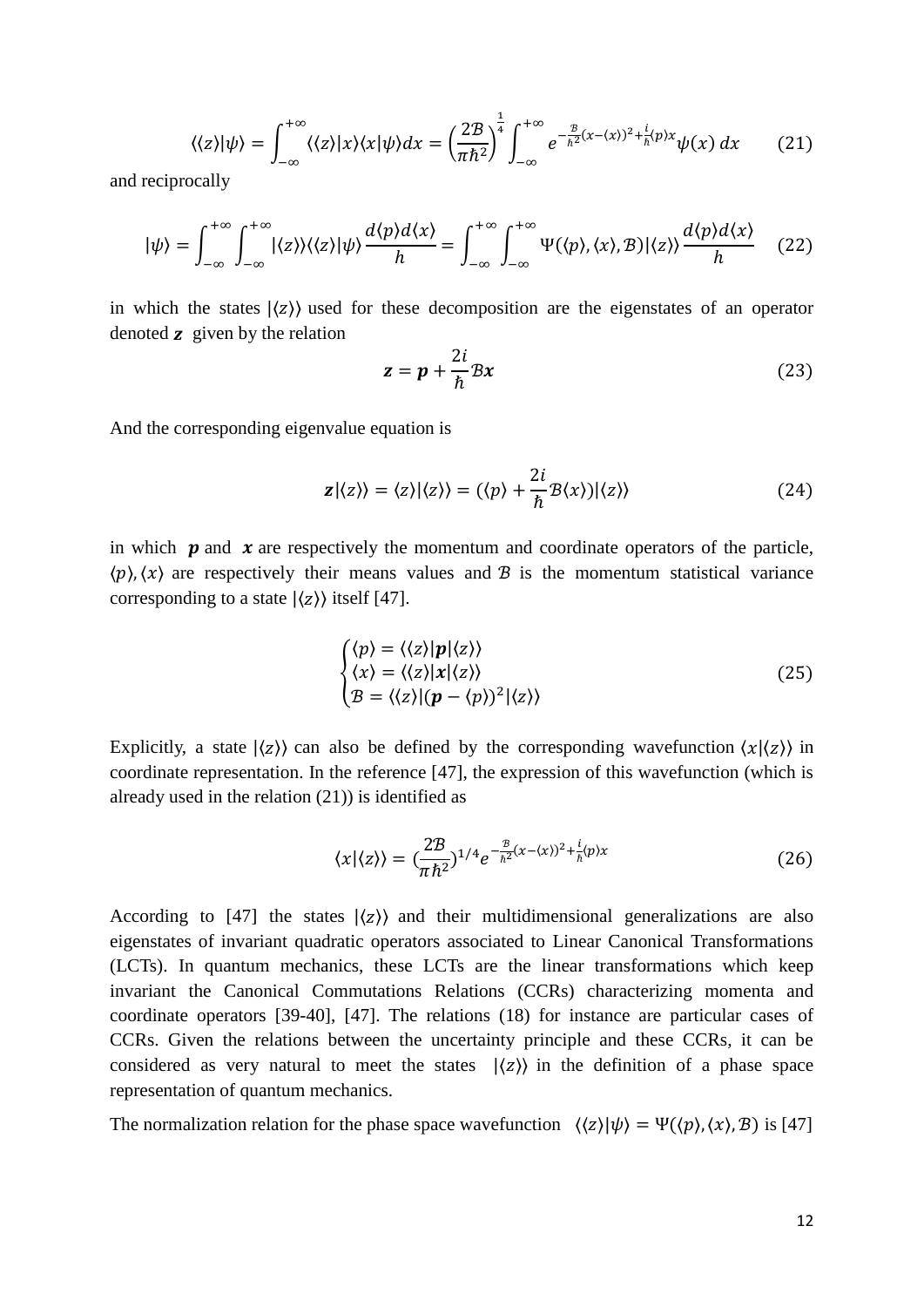$$
\int_{-\infty}^{+\infty} \int_{-\infty}^{+\infty} |\Psi(\langle p \rangle, \langle x \rangle, \mathcal{B})|^2 \frac{d\langle p \rangle d\langle x \rangle}{h} = 1 \Leftrightarrow \int_{-\infty}^{+\infty} \int_{-\infty}^{+\infty} |\Psi(\langle p \rangle, \langle x \rangle, \mathcal{B})|^2 d\langle p \rangle d\langle x \rangle = h \quad (27)
$$

As pointed out in the reference [47], the relations (21), (22) and (27) lead to the definition of a quantum phase space as the set  $\{\langle x \rangle, \langle p \rangle\}$  for a given value of the momentum variance  $\mathcal{B}$ . Following these relations, the quantity  $\frac{|\Psi(\langle p\rangle,\langle x\rangle,B)|^2}{I}$  $\frac{\partial (x_i, b_j)}{h}$  can be considered as the probability density associated to the localization of the particle in this quantum phase space. Unlike the Wigner quasiprobability distribution, this quantity is positive definite.

According again to the relation (27), the integral over the quantum phase space of the quantity  $|\langle \langle z | \psi \rangle|^2 = |\Psi(\langle p \rangle, \langle x \rangle, \mathcal{B})|^2$  is equal to the Planck constant h. It will be shown in the next sections that this fact permit to identify rigorously a quantum state with a statistical mechanic microstate.

#### **4.3 Microstates in statistical mechanics**

 In the framework of statistical mechanics, an objective is to relate the microscopic states of particles composing a system to the macroscopic properties of the system (the number of particles composing the system is considered as of the order of the Avogadro-Loschmidt number  $N_0 \approx 6.022$ .  $10^{23}$ ). In the framework of classical physics, the microscopic states of particles are identified as their mechanical states while the macroscopic states of the system are identified with its thermodynamic states. The mechanical states which correspond conceptually to details on the "microscopic motions" of each particles are called microstates while the thermodynamic states which describe a "macroscopic behavior" of the system are called macrostates. To a single macrostate may correspond many possible microstates. In the microcanonical approach of statistical mechanics, the relation between a macrostate and the corresponding microstates can be described with the introduction of the Boltzmann entropy S [9-11]:

$$
S = k_B \ln(\Omega) \tag{28}
$$

in which  $k_B$  is the Boltzmann constant and  $\Omega_l$  is the number of possible microstates associated to the macrostate that is considered. Any thermodynamic property of the system can be deduced if the explicit expression of the entropy  $S$  is known. It is then necessary to "count" the microstates associated to the considered macrostate i.e. to find  $\Omega$ . It can be done by considering the hypervolume  $\nu$  in phase space which correspond to the set of the microstates associated to the considered macrostate and to divide it by the "elementary hypervolume  $v$ " of a microstate  $\ddot{\phantom{0}}$ 

$$
\Omega = \frac{\mathcal{V}}{\mathcal{V}}
$$
\n(29)

There is no known classical method which permits to determine the value of the elementary hypervolume  $\alpha$  corresponding to a microstate. Then even in the framework of what is called "classical statistical mechanics", it is just later commonly accepted that  $\alpha$  should be taken as equal to  $(h)^{D/2}$ , when the dimension of the classical phase space of the system which is considered is equal to  $D(h)$  being the Planck constant) [9]. This practice means that the formulation of "classical statistical mechanics" need at its core the introduction of the Planck constant h whereas this constant is typically characteristic of quantum mechanics. This fact may lead us to expect that there is necessarily a relationship between microstates and quantum mechanics.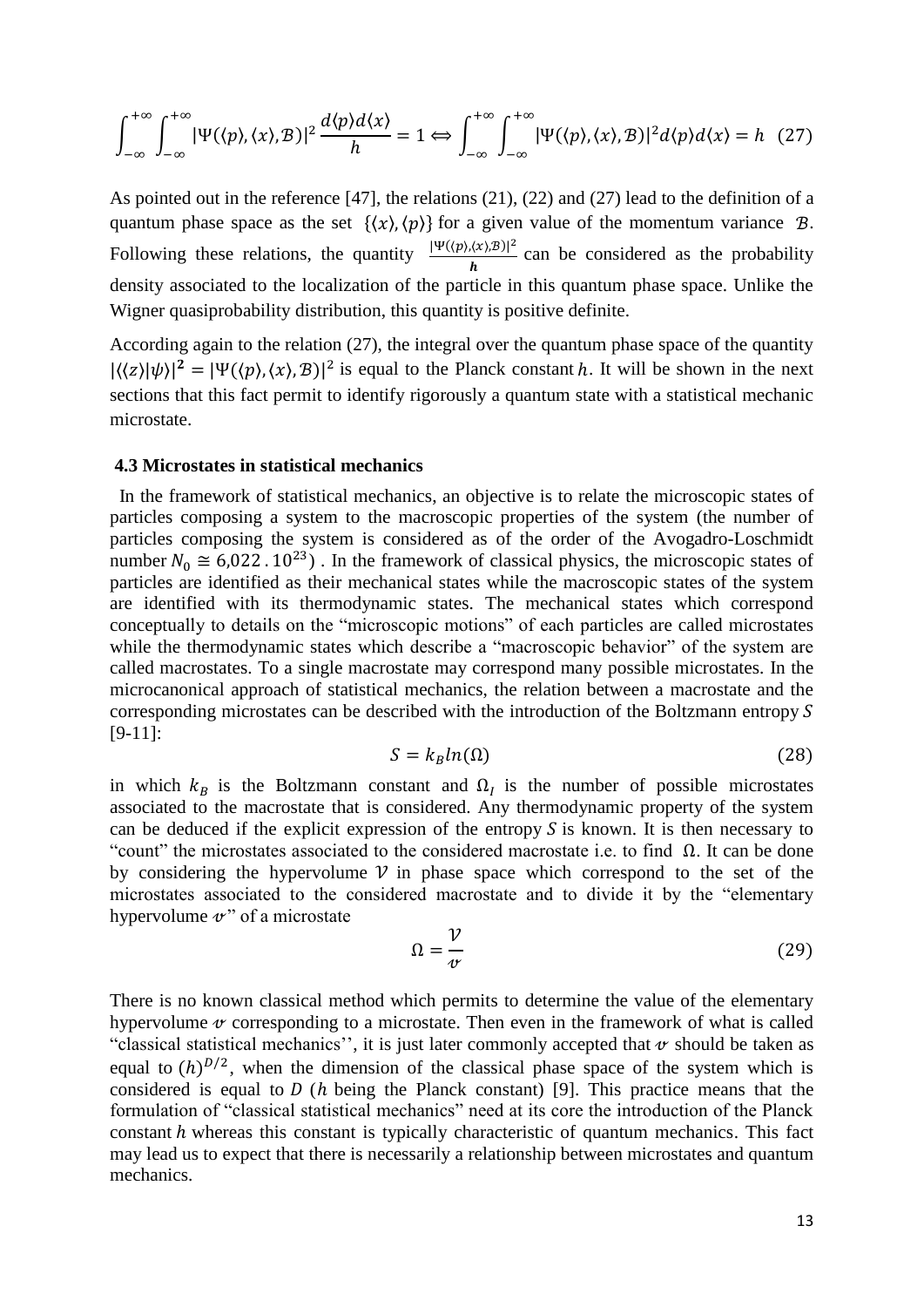From the deterministic point of view of classical mechanics which is discussed in the section 4.1 related to classical phase space, it may look reasonable to identify a microstate of a system with a single point in its classical phase space. However the fact that a real microstate should have a "nonzero hypervolume",  $\mathbf{v} = (h)^{D/2}$ , is in contradiction with this point of view. It follows that a microstate cannot be identified with a mechanical state of a system as it is considered in classical mechanics. In other words the concept of phase space in classical mechanics is not rigorously compatible with the concept of microstate as it is considered in statistical mechanics. As we will see in the next section, the concept of quantum phase space introduced in the section 4.2 suggests an adequate solution to this problem.

It can be remarked that beyond the microcanonical approach, the concept of "number of microstates" is always at the core of statistical mechanics. In the framework of "quantum statistical mechanics" for instance, it is often necessary to calculate the density of states  $q(\varepsilon)$ . For a system composed by particles (bosons or fermions) moving in three dimensional space for example,  $q(\varepsilon)$  can be defined by the relation

$$
g(\varepsilon) = \frac{\mathrm{d}\Omega(\varepsilon)}{d^3 \vec{r} d\varepsilon} \tag{30}
$$

in which  $d\Omega(\varepsilon)$  is the infinitesimal number of microstates corresponding to an infinitesimal volume  $d^3\vec{r}$  of real space and corresponding to energies between  $\varepsilon$  and  $\varepsilon + d\varepsilon$ . A practical way to calculate  $g(\varepsilon)$  for the case of three dimensional ideal quantum gases is to consider the relation between  $\varepsilon$  and the momentum  $\vec{p}$  and to acknowledge that the number  $d^6\Omega$  of microstates corresponding to an elementary infinitesimal volume  $d^3 \vec{r} d^3 \vec{p}$  of a particle phase space is

$$
d^6\Omega = g_S \frac{d^3 \vec{r} d^3 \vec{p}}{(h)^3}
$$
 (31)

in which  $g_s$  is the degeneracy corresponding to spin. The relation (31), combined with the relation between  $\varepsilon$  and  $\vec{p}$ , leads easily to the correct expressions of  $q(\varepsilon)$  that are commonly used in the study of ideal quantum gases. We would like to point out the fact that, apart the degeneracy factor corresponding to spin, the relation (31) means again, like in the case of classical statistical mechanics, that the hypervolume of a microstate should be identified with  $(h)^{D/2} = (h)^3$ .  $D = 6$  is the dimension of the phase space for a particle moving in three dimensional configuration space.

#### **4.4 Identification of a microstate with a quantum state**

It is considered as common in the framework of quantum statistical mechanics to identify a microstate with a quantum state. However, as it was highlighted in the section 4.3 even the microstates considered in "classical statistical mechanics" should have a finite phase space hypervolume and our goal in this section is to establish that, given this fact, any microstate should be explicitly identified as a quantum state. The content of this section highlight also the existence of fundamental links between quantum state, quantum phase space and statistical mechanics. For sake of simplicity, the example of a particle performing a monodimensional rectilinear motion is firstly considered but a multidimensional generalization is also discussed.

For the case of a particle performing a monodimensional motion, the "elementary surface" in phase space i.e. the surface corresponding to a statistical mechanic microstate is equal to ℎ. It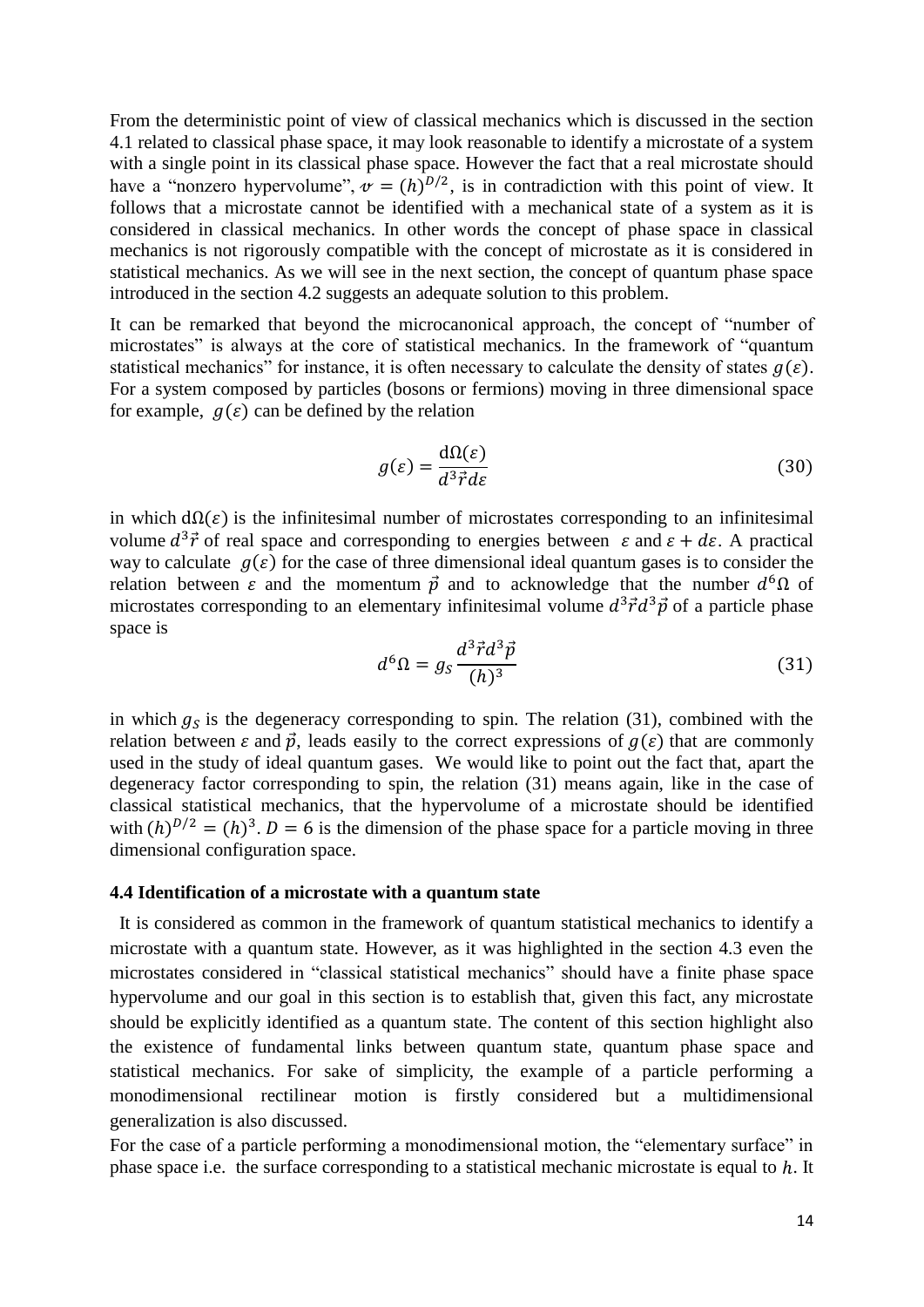follows that we can directly link this fact with the relation (27) by identifying a microstate with a quantum state  $|\psi\rangle$  and the surface occupied by this microstate with the integral on the whole phase space of  $|\Psi(\langle p\rangle, \langle x\rangle, B)|^2 = |\langle \langle z\rangle | \psi \rangle|^2$  which is also exactly equal to h. In the framework of this point of view, a microstate is not a point in phase space like in the point of view from classical mechanics. It doesn't even correspond to a naïve vision of a finite region of phase space with surface equal to  $h$  but it "spreads" on the whole quantum phase space and to this "spreadness" correspond at each point of the phase space a weight equal to  $|\Psi(\langle p\rangle, \langle x\rangle, B)|^2 = |\langle \langle z \rangle | \psi \rangle|^2$ . It is the integral of  $|\langle \langle z \rangle | \psi \rangle|^2$  on the "whole phase space" that is equal to  $h$  as shown in the relation (27)

As shown in the references [40] and [47], one may consider multidimensional generalization of the operator **z** and its eigenstates  $|\langle z \rangle$  considered in the relations (21) to (26). It follows that we can have a multidimensional generalization of the relations (21), (22) and (27). For the system composed by  $N$  particles considered in the section 4.1, for instance, it can be associated a quantum state  $|\psi\rangle$  to which will correspond a phase space wavefunctions  $\Psi((p^i), \langle x^i \rangle, \mathcal{B}_{ij})$  for  $i, j = 1, 2 ... , 3N$  t satisfying the relation

$$
\int_{-\infty}^{+\infty} \dots \int_{-\infty}^{+\infty} \left| \Psi(\langle p^i \rangle, \langle x^i \rangle, \mathcal{B}_{ij}) \right|^2 d\langle p^1 \rangle d\langle x^1 \rangle \dots d\langle p^{3N} \rangle d\langle x^{3N} \rangle = (h)^{3N} \tag{32}
$$

The relation (32) can be considered as telling that a microstate of the system can be identified with a quantum state  $|\psi\rangle$  described by the phase space wavefunction  $\Psi(\langle p^{i}\rangle, \langle x^{i}\rangle, \mathcal{B}_{ij})$  and the hypervolume in the quantum phase space corresponding to this microstate, as expected, is equal to  $(h)^{3N}$ . It is again worth noting that the microstate, while having a finite phase space hypervolume, doesn't correspond to a finite region of the quantum phase space but is spread out on the whole quantum phase space and to this "spreadness" correspond at each point of the phase space a weight equal to  $|\Psi(\langle p^{i} \rangle, \langle x^{i} \rangle, B_{ij})|^{2}$ . It is also to be noticed that the quantum phase space that we are talking about is the set  ${((p<sup>i</sup>), (x<sup>i</sup>)) }$ , for  $i = 1$  to 3N, for a given values of the momenta statistical variance-covariances  $B_{ij}$ .

## **4.5 Microstates and uncertainty principle**

The concept of microstate is fundamental for statistical mechanics and is at the basis of its success in explaining the macroscopic properties of matter from properties of microscopic particles. In the previous sections, it was shown that the concept of phase space in classical physics is not adequate for the correct description of a microstate which must have a "nonzero finite hypervolume". It was established that the microstate should be identified with a quantum state of the system. The adequate framework which justify this identification, and links it explicitly to the concept of finite hypervolume for a microstate, is the introduction of the concept of quantum phase space. Considering again the previous sections, the quantum phase space should be defined as a set of mean values of momenta and coordinate for given values of the momenta statistical variance-covariances. It follows that the concept of quantum phase space and the concept of microstate, and then the whole formalism of statistical mechanics are deeply linked with the existence of the uncertainty principle. In other words, it can be simply said that the fact that a microstate has a finite phase space hypervolume is directly related to the uncertainty principle. Explicitly, the uncertainty relations like those in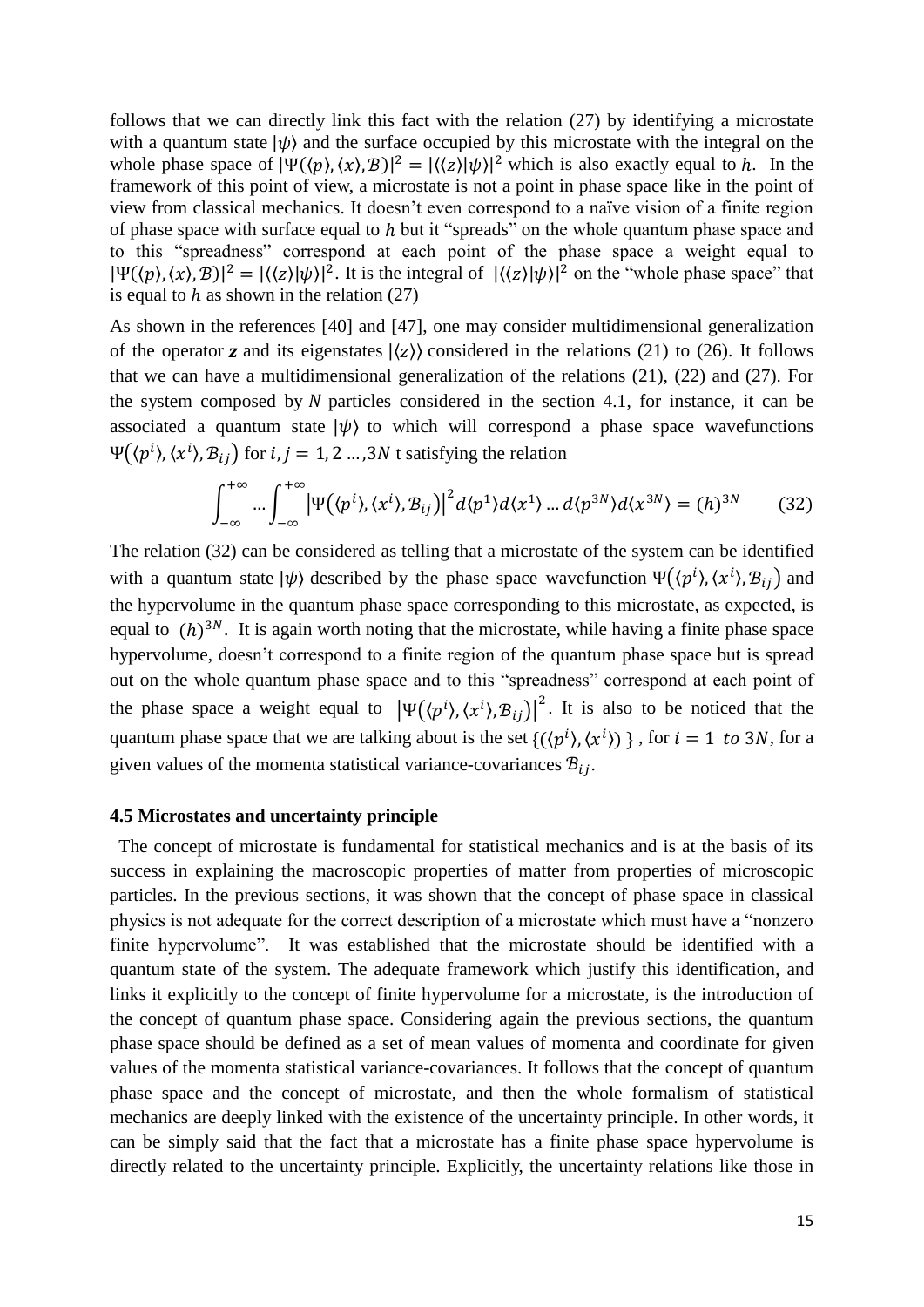(19) can be considered as telling that microstates are not point in phase space but have nonzero finite phase space hypervolume. Then, it follows that while the phase space is a continuous space, microstates can be counted as it is postulated in statistical mechanics.

# **5- Discussions**

We have described in the previous sections the origin of the concepts of wave-particle duality, uncertainty principle, quantum phase space and microstates and studied their relations from the physico-mathematical point of view. But now, we may ask about the nature of these relations from an epistemologico-analytical perspective: are these concepts inductively or deductively related?

The concept of wave particle duality was introduced from the observations of the properties of light. Then it was generalized by de Broglie for the case of all particles. It is clear that de Broglie has used the inductive method, from the particular case of light to the general cases of all particles and radiations. De Broglie hypothesis was later supported by many evidences from experimental tests. This hypothesis led to the introduction of wavefunctions and the establishment of the basic postulates of quantum mechanics. These basic postulates are supported by the success of quantum mechanics in describing various phenomena and making testable predictions. It can be said then that the development of quantum mechanics follows a deductive way from the de Broglie Hypothesis. This way of development illustrates a quote from the famous physicist R.P. Feynman (1918-1988): "*Now I am going to discuss how we would look for a new law. In general we look for a new law by the following process. First we guess it. Then we compute the consequences of the guess to see what would be implied if this law that we guessed is right. Then we compare the result of the computation to nature, with*  experiment or experience, compare it directly with observation, to see if it works. If it *disagrees with experiment it is wrong. In that simple statement is the key to science. It does not make any difference how beautiful your guess is. It does not make any difference how smart you are, who made the guess, or what his name is - if it disagrees with experiment it is wrong.*" [48].

Then, could we say that the three others concepts that are considered in this work come also from the concept of wave-particle duality in a deductive way? If we are looking at the description of the relations between them as described in the previous sections and the Feynman quote, we may say that the answer is yes. In fact, following the section 3 the uncertainty principle can be deduced mathematically from the properties of wavefunctions. But the existence of wavefunctions follows deductively from the wave-particle duality so it can be said that the uncertainty principle can be deduced from the wave-particle duality. Regarding the concepts of phase space and microstates, the classical phase space and statistical mechanics was introduced and developed long before the wave-particle duality. However, as described in the section 4, it is the search for a "phase space" which is compatible with the uncertainty principle, i.e. a quantum phase space that leads deductively to the explanation of the existence of a nonzero phase space hypervolume for a microstates and the identification between them and a quantum states. Now, according Feynman, we may identify the "guess" with wave particle duality and consider the concepts of uncertainty principle, quantum phase space and microstates as some of its consequences.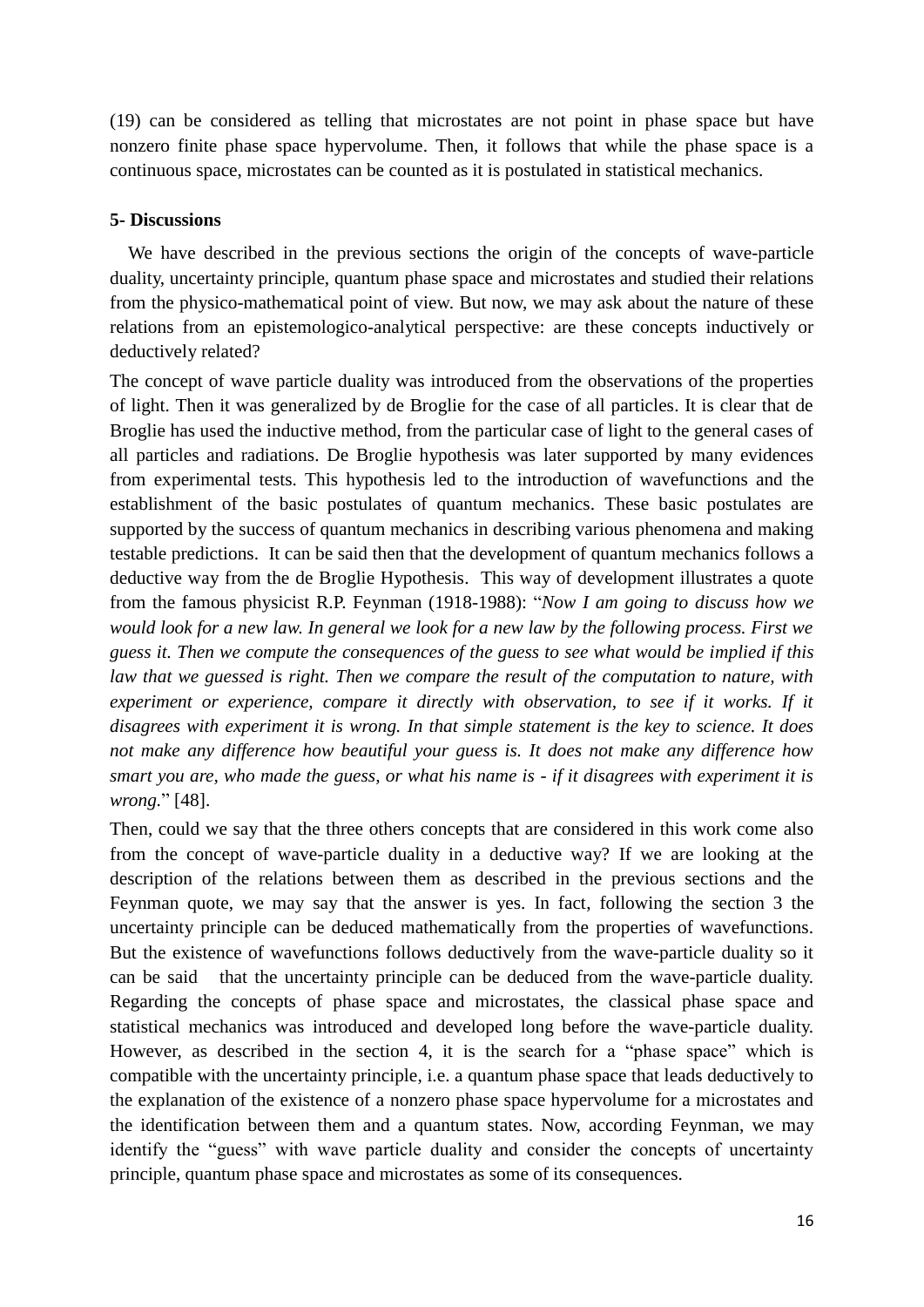Then, following [5], we may consider the wave-particle duality as a postulate at the origin of quantum physics and in particular at the origin of the uncertainty principle and the concepts of quantum phase space and microstates (that was identified with quantum states). However, the relations that we have described, in particular those which concern the quantum phase space and the phase space representation of the quantum states corresponding to (21) and (22) , can be considered as a contribution in the understanding and explicit description of this duality. In fact as discussed in [36], we may consider the coordinates representation as highlighting the corpuscle nature of a particle (coordinates is intrinsically related to the localization of a corpuscle) and the momentum representation as highlighting its wave nature (According to the relation in (1), momentum is directly equivalent to wave vector). Then the phase space representation which can be considered as a mixed "momentum-coordinate representation" can be considered as a representation which highlight the wave nature (momentum i.e. wave vector) and the particle nature (coordinate) at the same time. In other words, the phase space representation can be considered as a best representation to be used to describe more explicitly the wave-particle duality. The relations between wave-particle duality and microstates, which is done explicitly through this phase space representation and the concept of quantum phase space, permit also to link this duality more directly to the description of the relations between microscopic and macroscopic properties of matter which is the goal of statistical mechanics.

## **6-Conclusion**

 This study leads us to the conclusion that the uncertainty principle and the concepts of quantum phase space and microstates can be considered as deducible from the wave-particle duality. While the concepts of phase space and microstates were firstly introduced in classical physics long time ago before the discovery of the wave-particle duality, it is highlighted by this study that a more correct understanding of their meanings cannot be done without quantum mechanics, i.e. without the wave-particle duality. The existence of the nonzero value for the phase space hypervolume of a microstates, in particular, cannot be explained correctly without the introduction of the concept of quantum phase space which can be considered as a direct consequence of the uncertainty principle which is itself a mathematical consequence of the wave-particle duality.

In return, it was also highlighted that the phase space representation of a quantum state (based on the use of a quantum phase space) which can be seen as a "momentum-coordinate" representation can be considered as providing a more explicit description of the wave-particle duality: momentum (i.e. wave vector) highlighting the wave nature and coordinate the particle nature. This phase space representation makes also wave-particle duality close with statistical mechanics. It may be expected that these results can probably help in the understanding and resolution of some problems related to foundational problems of quantum mechanics like the problem of measurement and quantum decoherence [45].

 Wave-particle duality which was considered as the answer to the old question related to the nature of light led to the development of quantum mechanics which help greatly in the understanding of the nature and properties of matter. It was shown through this work that it permits also to bring more clarity in the understanding of some important concepts introduced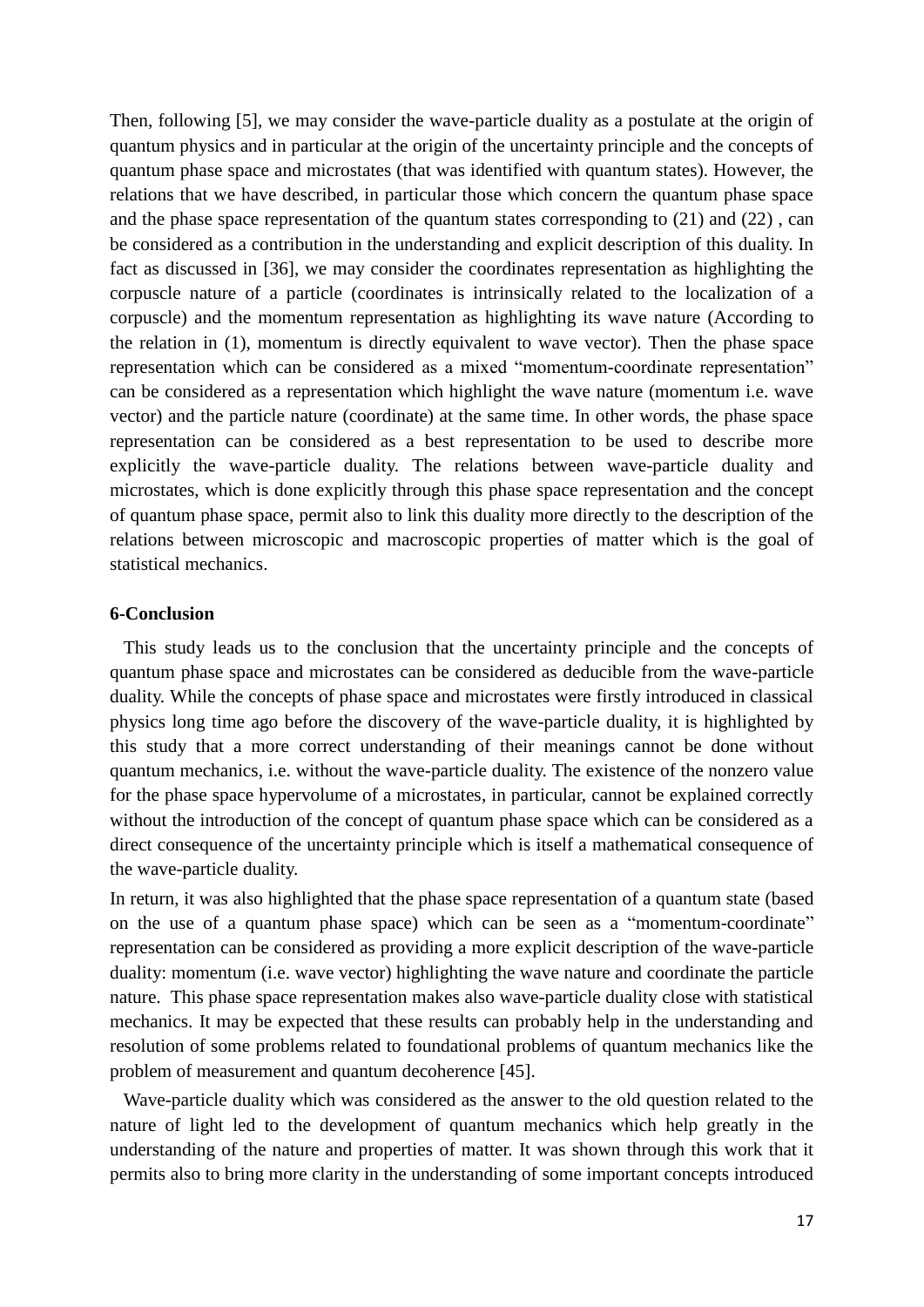previously in classical physics, i.e. the concepts of phase space and microstates in statistical mechanics. But the content of the present work, especially the section 3.4 concerning the time-energy uncertainty relation and the open problems related to it in relativistic quantum theories like those discussed in the references [40] and [47] shows also that many fundamental unsolvable questions remains. These fact can lead us to ask if the wave-particle duality is really the correct and satisfactory answer. Or is it not fully understood nor physicomathematically very well described until today? Should we still wait and search for more satisfactory answers?

To end this paper, it might be useful to mention that regarding the physico-mathematical nature of particle or their states, there is also already an important point of view from modern Particle Physics which we have not explicitly discussed through this work. According to this point of view, which is for instance considered and discussed in the references [39-40], [47] and [50-51], there is a close relation between particles or their states and the symmetry group of the physical theory which describes them. This point of view may also help in answering the questions linked to wave-particle duality and the open problems related to it that we pointed out previously.

#### **REFERENCES**

- 1. Boya, Luis J.: The Thermal Radiation Formula of Planck, arXiv:physics/0402064 [physics.hist-ph], Rev. Academia de Ciencias, Zaragoza. 58 : 91-114, (2003)
- 2. Planck, M.: Zur theorie des gesetzes der energieverteilung im normalspectrum Verhandl. Dtsch. Phys. Ges. 2: 237-45, (1900)
- 3. Einstein, A.: Über einen die Erzeugung und Verwandlung des Lichtes betreffenden heuristischen Gesichtspunkt, Annalen der Physik, (1905).
- 4. Raoelina Andriambololona: Mécanique Quantique, Collection **L**ivres **I**nterdisciplines **R**aoelina **A**ndriambololona ( LIRA ), Laboratoire de Physique Nucléaire et de Physique Appliquée ( LPNPA) , Université de Madagascar, (1990)
- 5. Eisberg, R. M, Resnick, R.: Quantum physics of atoms, molecules, solids, nuclei, and particles, New York : Wiley, (1985)
- 6. Nikolski, V.: Electrodynamique et propagation des ondes radioélectriques, Editions MIR, Moscou, (1982)
- 7. Dirac, P.A.M. : The Principles of Quantum Mechanics, (1930)
- 8. Von Neumann, J.: Mathematical Foundations of Quantum Mechanics, (1932)
- 9. Quarati, P., Lissia, M. : The Phase Space Elementary Cell in Classical and Generalized Statistics, (2013)
- 10.Uffink, J.: Compendium of the foundations of classical statistical physics, Institute for History and Foundations of Science, Universiteit Utrecht, (2006)
- 11.Vassiliev, A. : Introduction à la Physique Statistique, Editions MIR, Moscou, (1985)
- 12.André, R .: La lumière : un éclairage moderne, Accromath, (2005)
- 13.Toennies , J. P.: Otto Stern and Wave-Particle Duality, In: Friedrich, B., Schmidt-Böcking, H. (eds) Molecular Beams in Physics and Chemistry. Springer, Cham. (2021)
- 14.De Broglie, L. : Continu et discontinu en physique, édition Albin Michel, (1941)
- 15.Rosenfeld, L. : Le premier conflit entre la théorie ondulatoire et la théorie corpusculaire de la lumière, (1928.)
- 16.Heisenberg, W. : Physique et philosophie, édition Albin Michel, (1958)
- 17.Einstein, A. : L'évolution des idées en physique. Des premiers concepts aux théories de la relativité et des quanta, édition Flammarion
- 18.Davisson, C., Germer, L.H.: The Scattering of Electrons by a Single Crystal of Nickel, Nature 119, 558–560 (1927)